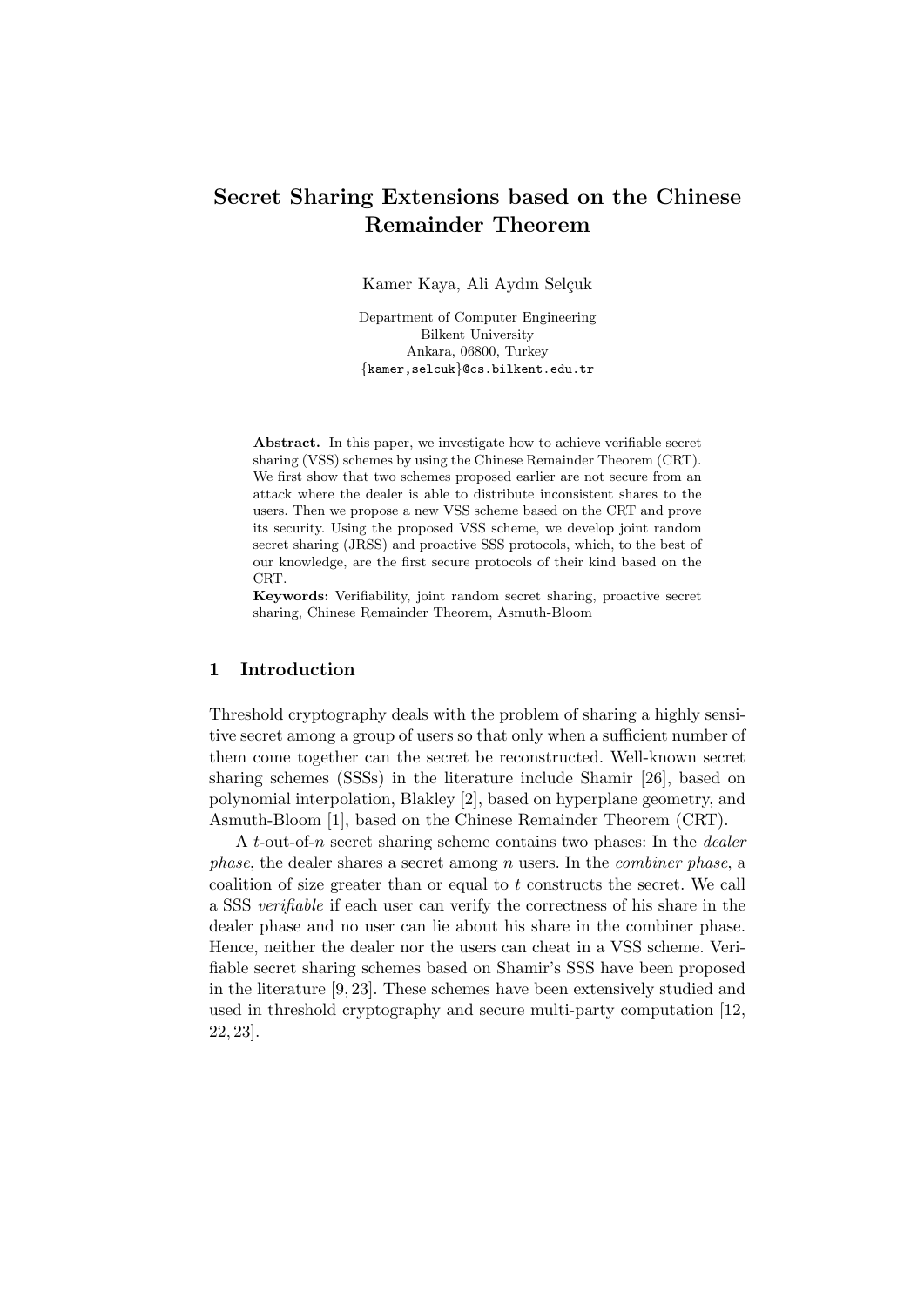There have been just two CRT-based VSS schemes by Iftene [16] and Qiong et al. [24]. In this paper, we show that these schemes are vulnerable to attacks where a corrupted dealer can distribute inconsistent shares without detection such that different coalitions will obtain different values for the secret. To the best of our knowledge, these are the only VSS schemes that have been proposed so far based on the CRT.

A typical application of a VSS scheme is the joint random secret sharing (JRSS) primitive frequently used in threshold cryptography [12, 17, 18, 22, 23]. In a JRSS scheme, all players act as a dealer and jointly generate and share a random secret. So far, there have been no JRSS protocols proposed based on the CRT. Another important extension in threshold cryptography is the proactivity feature of secret sharing schemes. With this feature, a SSS has the capability of renewing the shares of the users without changing the long-term secret such that any shares obtained by a corrupted party becomes obsolete. So far, no CRT-based proactive secret sharing (PSS) schemes have been proposed in the literature.

In this paper, we first show why existing attempts of a CRT-based verifiable secret sharing scheme fail when attacked. We then propose a VSS scheme based on the Asmuth-Bloom secret sharing [1] and using this VSS scheme, we propose a JRSS scheme. By combining and extending the ideas used in the VSS and JRSS schemes, we also propose a PSS scheme. To the best of our knowledge the VSS, JRSS, and PSS schemes we propose are the first secure CRT-based schemes of their kind in the literature.

The rest of this paper is organized as follows: In Section 2, we describe the Asmuth-Bloom SSS in detail and introduce the notation we followed in this paper. In Section 3, we describe the VSS schemes proposed in [16, 24] and analyze their flaws. After presenting our VSS scheme in Section 4, we propose the joint random scheme in Section 5. In Section 6, we describe the CRT-based proactive SSS and in Section 7, we analyze the practicability and efficiency of the schemes. Section 8 concludes the paper.

# 2 Asmuth-Bloom Secret Sharing Scheme

The Asmuth-Bloom SSS  $[1]$  shares a secret d among n parties by modular arithmetic such that any  $t$  users can reconstruct the secret by the CRT. The scheme presented in Figure 1 is a slightly modified version by Kaya and Selcuk [19] that obtains better security properties.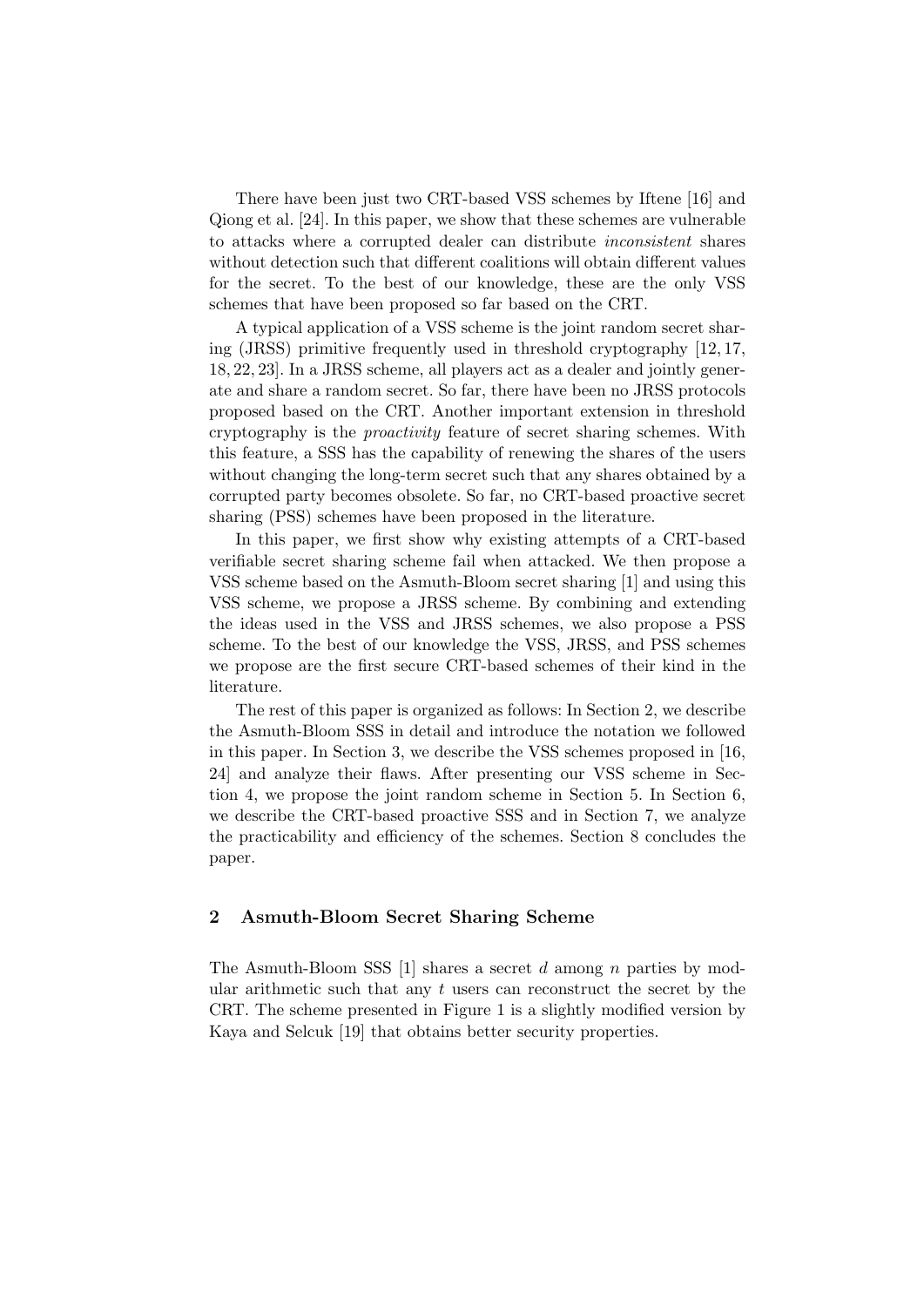- $-$  Dealer Phase: To share a secret d among a group of n users, the dealer does the following:
	- A set of relatively prime integers  $m_0 < m_1 < \ldots < m_n$  are chosen, where  $m_0$  is a prime and

$$
\prod_{i=1}^{t} m_i > m_0^2 \prod_{i=1}^{t-1} m_{n-i+1}.
$$
 (1)

- Let M denote  $\prod_{i=1}^t m_i$ . The dealer computes  $y = d + Am_0$  where A is a positive integer generated randomly subject to the condition that  $0 \leq y < M$ .
- The share of the *i*th user,  $1 \leq i \leq n$ , is  $y_i = y \mod m_i$ .
- *Combiner Phase:* Let  $S$  be a coalition of  $t$  users gathered to construct the secret. Let  $M_S$  denote  $\prod_{i \in S} m_i$ .
	- Let  $M_{S\setminus\{i\}}$  denote  $\prod_{j\in S,j\neq i}^{\infty} m_j$  and  $M'_{S,i}$  be the multiplicative inverse of  $M_{S\setminus\{i\}}$  in  $\mathbb{Z}_{m_i}$ , i.e.,  $\widetilde{M}_{S\setminus\{i\}}M'_{S,i} \equiv 1 \pmod{m_i}$ . First, the *i*th user computes

$$
u_i = y_i M'_{S,i} M_{S \setminus \{i\}} \bmod M_S.
$$

• The users then compute

$$
y = \left(\sum_{i \in S} u_i\right) \bmod M_S
$$

and obtain the secret  $d$  by computing

 $d = y \mod m_0.$ 

Fig. 1. Asmuth-Bloom secret sharing scheme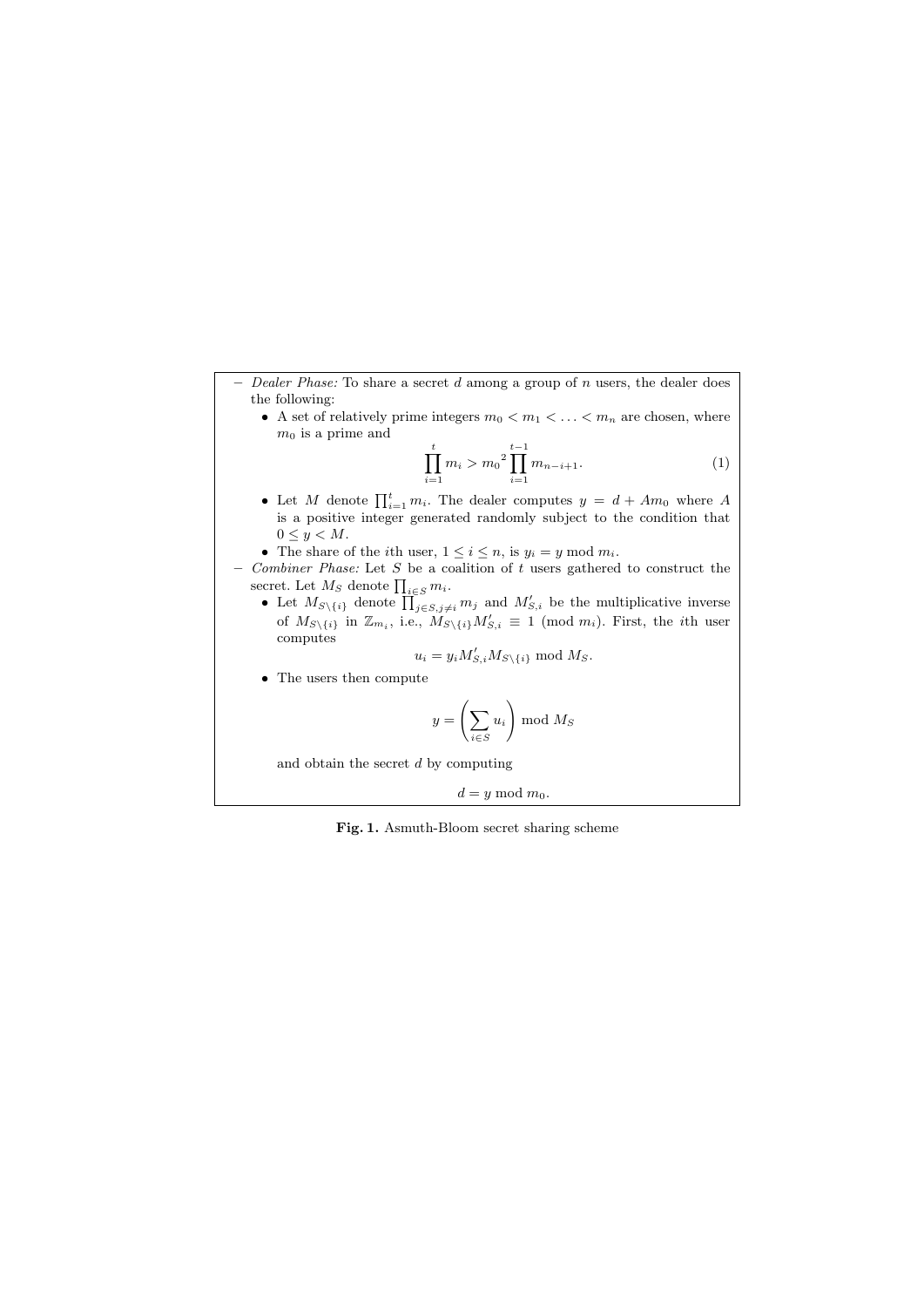According to the Chinese Remainder Theorem, y can be determined uniquely in  $\mathbb{Z}_{M_S}$  since  $y < M \leq M_S$  for any coalition S of size t.

Kaya and Selcuk [19] showed that the Asmuth-Bloom version presented here is *perfect* in the sense that no coalition of size smaller than  $t$ can obtain any information about the secret.

Quisquater et al. [25] showed that when  $m_i$ s are chosen as consecutive primes, the scheme has better security properties. In this paper, we will also assume that all  $m_i$ s are prime and we will choose them such that  $p_i = 2m_i + 1$  is also a prime for  $1 \leq i \leq n$ . The notation used in our paper is summarized in Table 1.

| Notation                                 | Explanation                                                 |  |  |  |  |  |  |
|------------------------------------------|-------------------------------------------------------------|--|--|--|--|--|--|
| $\it n$                                  | The number of users.                                        |  |  |  |  |  |  |
| t                                        | The threshold, the minimum number of users required to      |  |  |  |  |  |  |
|                                          | construct the secret.                                       |  |  |  |  |  |  |
| $\boldsymbol{d}$                         | The secret to be shared.                                    |  |  |  |  |  |  |
| $m_0$                                    | A prime; specifies the domain of $d \in \mathbb{Z}_{m_0}$ . |  |  |  |  |  |  |
|                                          | $ m_i: 1 \leq i \leq n $ The prime modulus for user i.      |  |  |  |  |  |  |
|                                          | $ p_i: 1 \leq i \leq n$   A safe prime, $2m_i + 1$ .        |  |  |  |  |  |  |
| $\boldsymbol{P}$                         | $\prod_{i=1}^n p_i$ .                                       |  |  |  |  |  |  |
| $\boldsymbol{y}$                         | $d + Am_0$ , where A is a random number.                    |  |  |  |  |  |  |
| $\overline{M}$                           | The domain of $y \in \mathbb{Z}_M$ .                        |  |  |  |  |  |  |
|                                          | $ y_i: 1 \leq i \leq n$  y mod $m_i$ , the share of user i. |  |  |  |  |  |  |
| $\begin{vmatrix} E(y) \ S \end{vmatrix}$ | The commitment value of an integer $y$ .                    |  |  |  |  |  |  |
|                                          | A coalition of users.                                       |  |  |  |  |  |  |
| $M_S$                                    | The modulus of coalition S, $\prod_{i \in S} m_i$ .         |  |  |  |  |  |  |
| <b>Table 1.</b> Notations                |                                                             |  |  |  |  |  |  |

For the protocols in this paper, we assume that private channels exist between the dealer and users. The share of each user is sent via these private channels, hence, no one except the user himself knows the share. Besides, we assume that a broadcast channel exists and if some data is broadcast each user will read the same value. Hence, an adversary cannot send two different values to two different users in a broadcast data.

# 3 Analysis of the Existing CRT-based VSS Schemes

There have been two different approaches to achieve VSS by a CRT-based secret sharing scheme. The first one, proposed by Iftene [16], obtains a VSS scheme from Mignotte's SSS [20], which is another CRT-based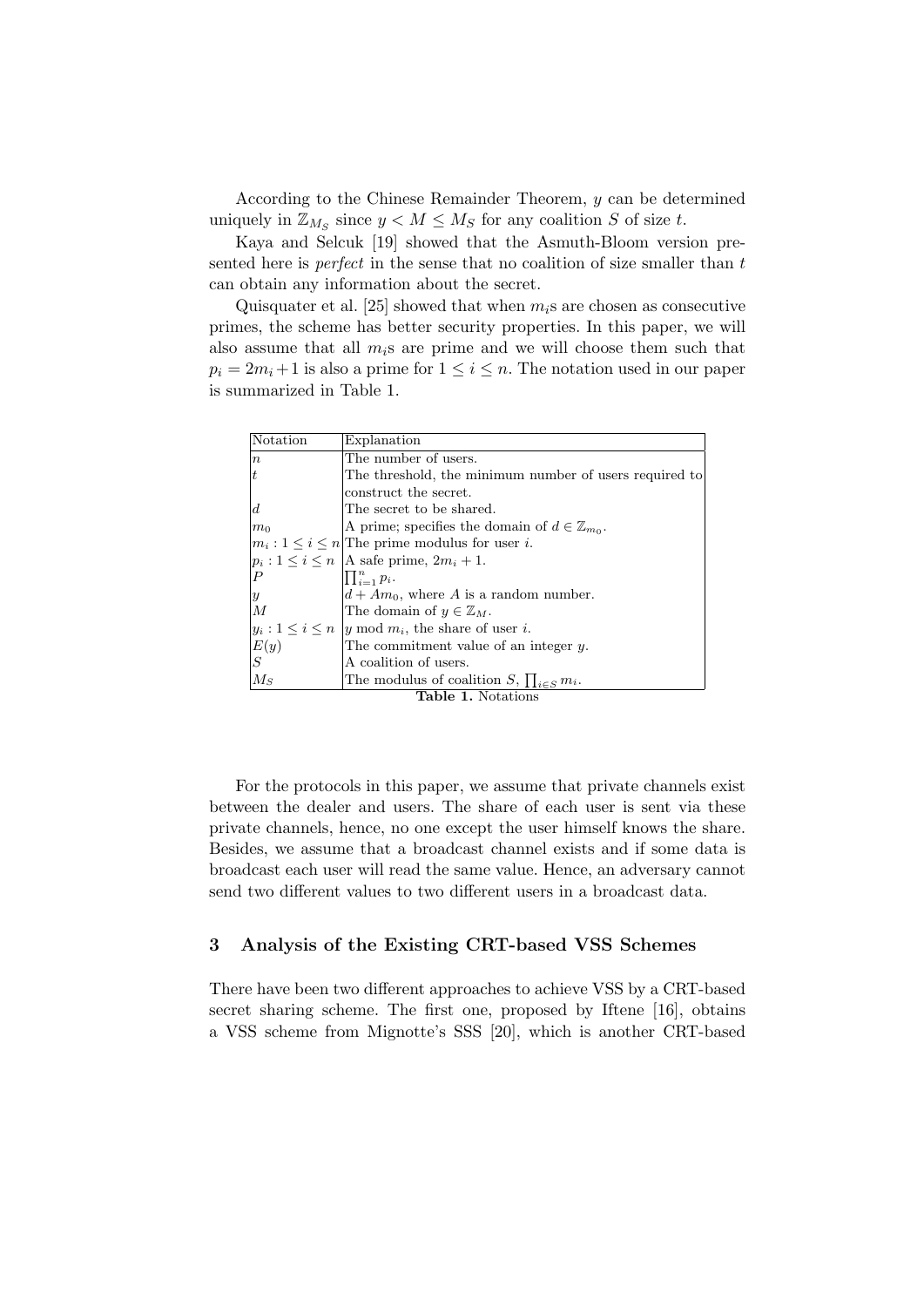SSS similar to Asmuth-Bloom. Here, we adapt Iftene's approach to the Asmuth-Bloom SSS. The scheme is given in Figure 2.

- Dealer Phase: To share a secret  $d \in \mathbb{Z}_{m_0}$  among a group of n users with verifiable shares, the dealer does the following:
	- 1. Use the dealing procedure of the Asmuth-Bloom SSS to obtain the shares  $y_i = y \mod m_i$  for each  $1 \leq i \leq n$  where  $y = d + Am_0 < M$ . Choose  $m_i$ s such that each  $p_i = 2m_i + 1$  is also a prime.
	- 2. Let  $g_i \in \mathbb{Z}_{p_i}^*$  be an element of order  $m_i$ . The dealer sends  $y_i$  to the *i*th user privately and makes the values  $p_i$ ,  $g_i$ , and  $z_i = g_i^y \mod p_i$  public for  $1 \leq i \leq n$ . The *i*th user can find whether his share is valid or not by checking

$$
z_i \stackrel{?}{=} g_i^{y_i} \bmod p_i. \tag{2}
$$

- Combiner Phase: Let  $S$  be a coalition gathered to construct the secret.
	- 1. The share  $y_i$  of user  $i \in S$  can be verified by the other users in S by the verification equation  $z_i \stackrel{?}{=} g_i^{y_i} \text{ mod } p_i$ .
	- 2. If all shares are valid then the coalition  $S$  can obtain the secret  $d$ : First, the ith user computes

$$
u_i = y_i M'_{S,i} M_{S \setminus \{i\}} \bmod M_S.
$$

3. Then the users compute

$$
y = \left(\sum_{i \in S} u_i\right) \bmod M_S
$$

and obtain the secret d by computing  $d = y \mod m_0$ .

Fig. 2. Iftene's CRT-based VSS extension

If the dealer is honest and the discrete logarithm problem is hard, the scheme in Figure 2 is secure against a dishonest user because the verification data,  $g_i^y$  mod  $p_i$ , can be used to detect an invalid share from a corrupted user in the first step of the combiner phase.

However, if the dealer is dishonest, he can mount an attack despite the additional verification data above: Let y be an integer and  $y_i = y \mod m_i$ for  $1 \leq i \leq n$ . In the combiner phase of the Asmuth-Bloom SSS, the minimum number of users required to obtain the secret is  $t$ ; hence,  $y =$  $d + Am_0$  must be smaller than  $M = \prod_{i=1}^t m_i$ . Note that to reconstruct the secret d, each coalition S must first compute y mod  $M_S$ , where  $M_S \geq$ M. If the dealer distributes the shares for some  $y > M$ , then y will be greater than  $M<sub>S</sub>$  for some coalition S of size t. Hence, S may not compute the correct y value and the correct secret d even though  $y_i = y \mod m_i$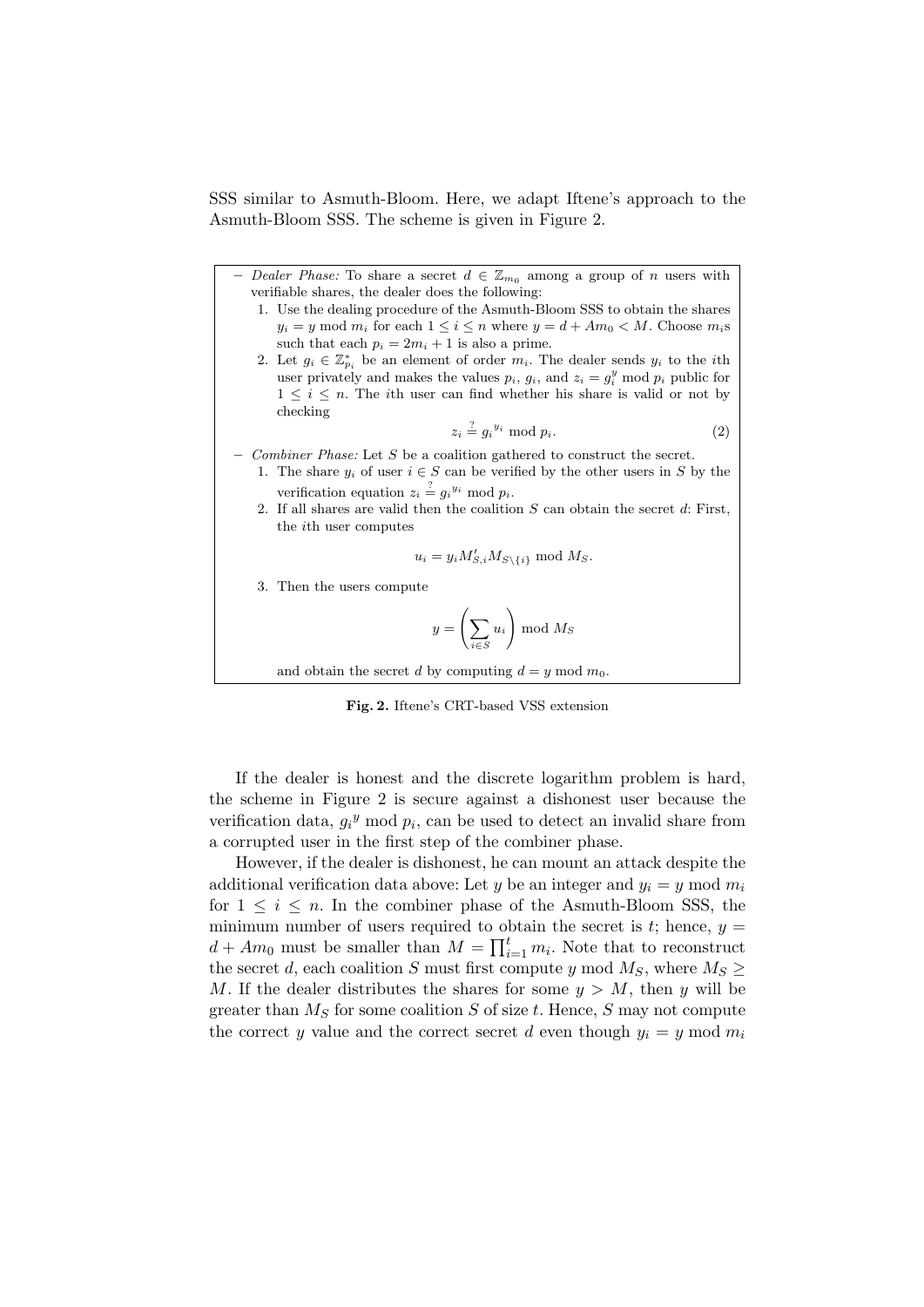for all i. Therefore, the given VSS scheme cannot detect these kinds of inconsistent shares from the dealer where different coalitions end up with different d values. The same problem also arises in Iftene's original VSS scheme [16].

Another VSS scheme based on Asmuth-Bloom secret sharing was proposed by Qiong et al. [24]. Their approach is similar to the Pedersen's VSS [23] based on Shamir's SSS. Their scheme is given in Figure 3.

- Dealer Phase: To share a secret  $d \in \mathbb{Z}_{m_0}$  among a group of n users with verifiable shares, the dealer does the following:
	- 1. Use the dealing procedure of the Asmuth-Bloom SSS to obtain the shares  $y_i = y \mod m_i$  for all  $1 \leq i \leq n$  where  $y = d + Am_0 < M$ .
	- 2. Let p, q be primes such that  $q|(p-1)$ . Construct the unique polynomial  $f(x) \in \mathbb{Z}_q[x]$  where  $deg(f(x)) = n - 1$  and  $f(m_i) = y_i$ . Construct a random polynomial  $f'(x) \in \mathbb{Z}_q[x]$  where  $deg(f'(x)) = n - 1$ . Let  $z_i =$  $f'(m_i)$  for all  $1 \leq i \leq n$ .
	- 3. Let  $g \in \mathbb{Z}_p$  with order q, h be a random integer in the group generated by g, and  $E(a, b) = g^a h^b \text{ mod } p$  for inputs  $a, b \in \mathbb{Z}_q^*$ . Compute

$$
E_i = E(f_i, f'_i) = g^{f_i} h^{f'_i} \bmod p,
$$

where  $f_i$  and  $f'_i$  are the  $(i-1)$ <sup>th</sup> coefficients of  $f(x)$  and  $f'(x)$ , respectively, for all  $1 \leq i \leq n$ . Broadcast  $E_i$ s to all users.

- 4. Send  $(y_i, z_i)$  secretly to the *i*th user for all  $1 \leq i \leq n$ .
- 5. Each user checks

$$
E(y_i, z_i) \stackrel{?}{=} \prod_{j=1}^n E_j^{m_i^{j-1}} \equiv \prod_{j=1}^n g^{f_j m_i^{j-1}} \prod_{j=1}^n h^{f'_j m_i^{j-1}} \equiv g^{y_i} h^{z_i} \pmod{p}
$$
\n(3)

to verify the validity of his share.

- Combiner Phase: Let  $S$  be a coalition gathered to construct the secret. 1. The share  $(y_i, z_i)$  of user  $i \in S$  can be verified by the other users in S with the verification equality  $E(y_i, z_i) \stackrel{?}{=} \prod_{j=1}^n E_j^{m_i j-1} \pmod{p}$ . 2. If all shares are valid; the coalition  $S$  can obtain the secret  $d$  by using the reconstruction procedure described in Section 2.

Fig. 3. Qiong et al.'s CRT-based VSS extension

As the scheme shows, Qiong et al. treated the shares of, Asmuth-Bloom SSS as points on a degree- $(n - 1)$  polynomial and adopted Pedersen's approach by evaluating the polynomial in the exponent to verify the shares. If the dealer is honest, the scheme in Figure 3 is secure be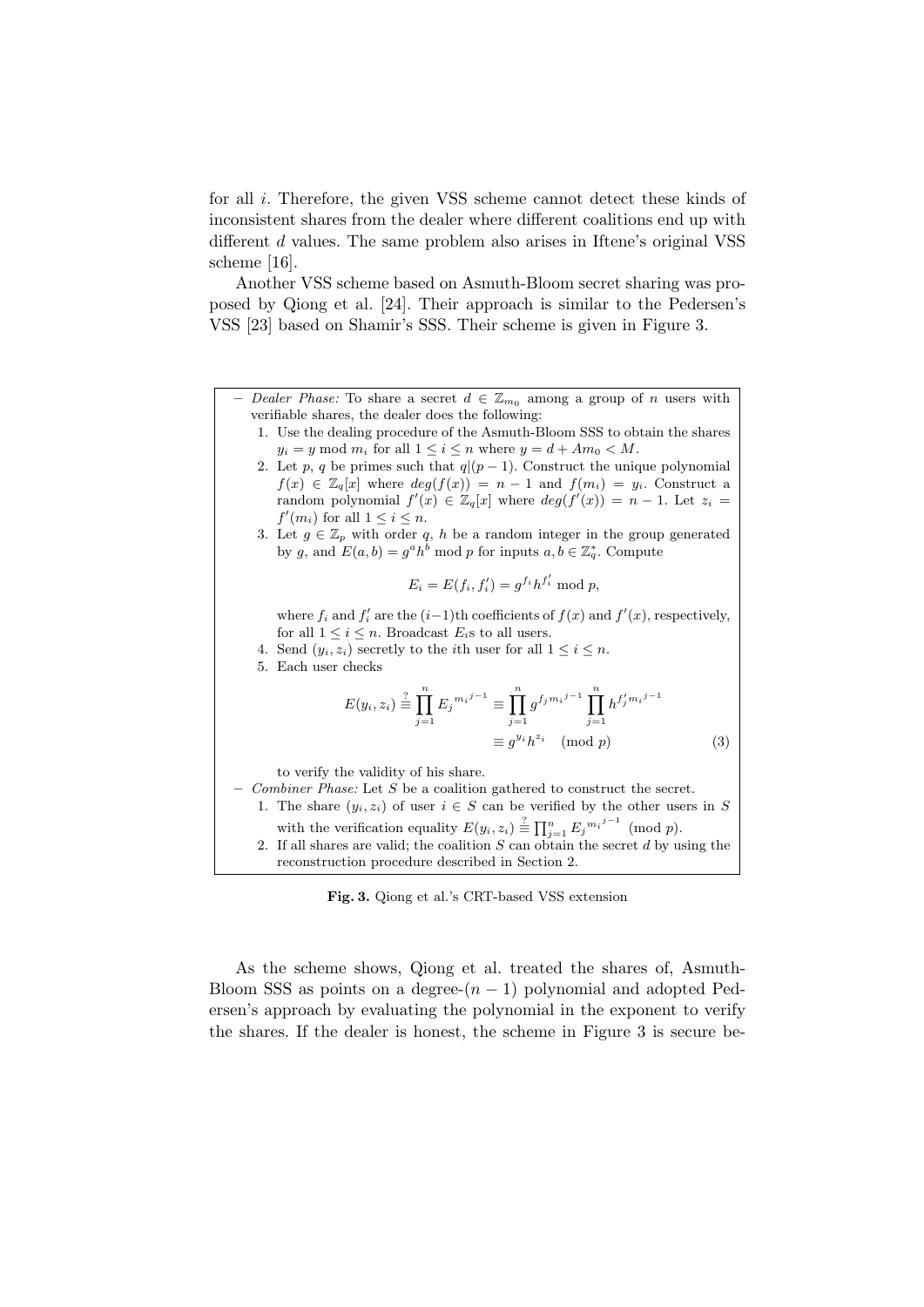cause the verification data can be used to detect an invalid share from a corrupted user in the first step of the combiner phase.

However, similar to the attack on Iftene's VSS scheme, if the dealer uses some  $y > M$  and computes the verification data by using the shares  $y_i = y \mod m_i, \ 1 \leq i \leq n$ , the verification equation (3) holds for each user. But, for a coalition S where  $y > M<sub>S</sub>$ , the coalition S cannot compute the correct  $y$  value and the secret  $d$ .

Note that Iftene's VSS scheme uses a separate verification data for each user; hence, even if all verification equations hold, the secret can still be inconsistent for different coalitions. Quiong et al.'s VSS scheme generates a polynomial  $f(x)$  from the shares, as in Feldman's and Pedersen's VSS schemes. This polynomial is used to check all verification equations. But the Asmuth-Bloom SSS depends on the CRT and unlike Shamir's SSS, here  $f$  is not inherently related to the shares. Hence, even if all equations hold, the shares can still be inconsistent, as we have shown.

### 4 Verifiable Secret Sharing with the Asmuth-Bloom SSS

As discussed in Section 3, existing CRT-based VSS schemes in the literature cannot prevent a dealer from cheating. To solve this problem, we will use a range-proof technique originally proposed by Boudot [4] and modified by Cao et al. [6].

# 4.1 Range-Proof Techniques

Boudot [4] proposed an efficient and non-interactive technique to prove that a committed number lies within an interval. He used the Fujisaki-Okamoto commitment scheme [11], where the commitment of a number y with bases  $(g, h)$  is computed as

$$
E = E(y, r) = g^y h^r \bmod N,
$$

where g is an element in  $\mathbb{Z}_N^*$ , h is an element of the group generated by g, and  $r$  is a random integer. As proved in [4, 11], this commitment scheme is statistically secure assuming the factorization of  $N$  is not known.

After Boudot, Cao et al. [6] applied the same proof technique with a different commitment scheme,

$$
E = E(y) = g^y \bmod N,
$$

to obtain shorter range proofs. Here, we will use Cao et al.'s non-interactive range-proof scheme as a black box. For further details, we refer the user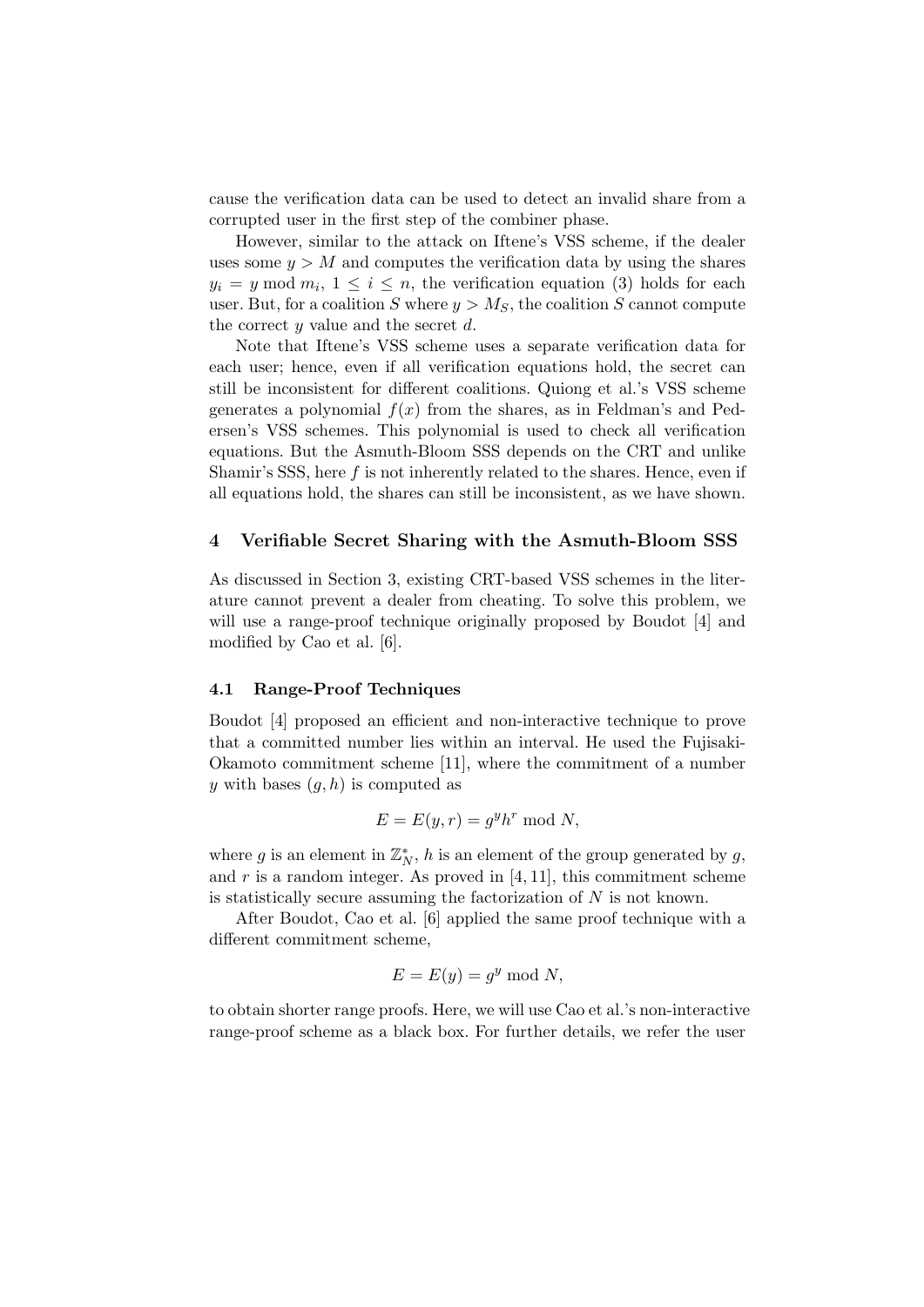to [4, 6]. For our needs, we modified the commitment scheme to

$$
E = E(y) = g^y \bmod PN,
$$

where  $P = \prod_{i=1}^{n} p_i$  and N is an RSA composite whose factorization is secret. Note that even if  $\phi(P)$  is known,  $\phi(PN)$  cannot be computed since  $\phi(N)$  is secret. Throughout the section, we will use  $\text{RngPrf}(E(y), M)$  to denote the range proof that a secret integer y committed with  $E(y)$  is in the interval  $[0, M)$ .

# 4.2 A CRT-Based VSS Scheme

In our VSS scheme, the RSA composite  $N$  is an integer generated jointly by the users and the dealer, where its prime factorization is not known. Such an integer satisfying these constraints can be generated by using the protocols proposed for shared RSA key generation [3, 10] at the beginning of the protocol. Note that we do not need the private and the public RSA exponents in our VSS scheme as in the original protocols [3, 10]; hence, those parts of the protocols can be omitted.

Let  $g_i \in \mathbb{Z}_{p_i}^*$  be an element of order  $m_i$ . Let  $P = \prod_{i=1}^n p_i$  and

$$
g = \left(\sum_{i=1}^{n} g_i P'_i \frac{P}{p_i}\right) \bmod P,\tag{4}
$$

where  $P_i' = \left(\frac{P_i}{p_i}\right)$ pi  $\int^{-1}$  mod  $p_i$  for all  $1 \leq i \leq n$ , i.e., g is the unique integer in  $\mathbb{Z}_P$  satisfying  $g_i = g \mod p_i$  for all i. Our VSS scheme is described in Figure 4.

#### 4.3 Analysis of the Proposed VSS Scheme

We analyze the correctness of the scheme and its security against passive and active attackers below:

Correctness Aside from the verification equation, the scheme uses the original Asmuth-Bloom scheme. Hence, for correctness, we only need to show that when the dealer and the users are honest, the verification equations in the dealer and combiner phases hold. Note that the condition  $y < M$  is checked in Step 3 of the dealer phase by using  $\text{RngPrf}(E(y), M)$ ). Furthermore, for a valid share  $y_i$ ,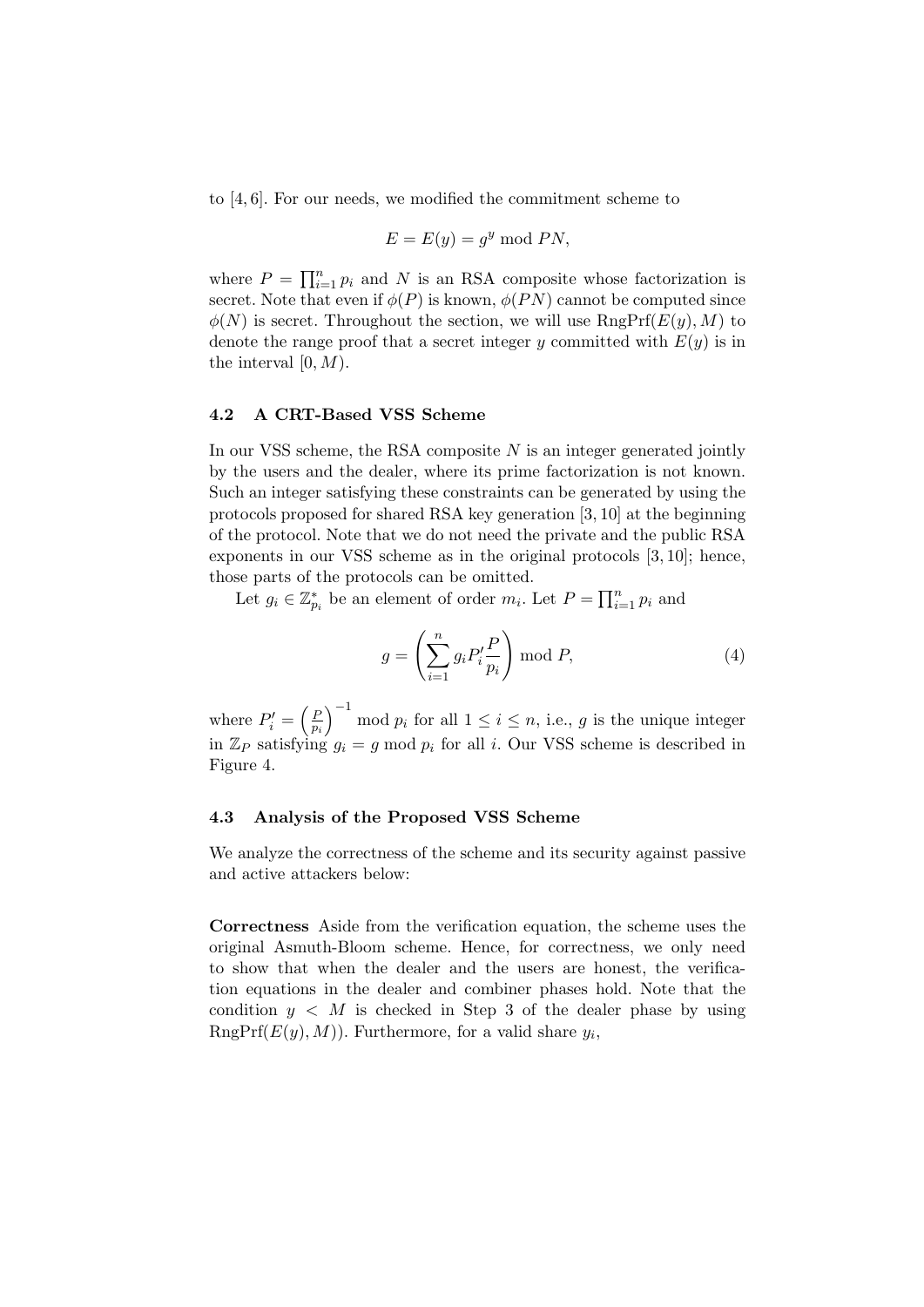|  | - Dealer Phase: To share a secret $d \in \mathbb{Z}_{m_0}$ among a group of n users with |  |  |  |  |  |  |  |
|--|------------------------------------------------------------------------------------------|--|--|--|--|--|--|--|
|  | verifiable shares, the dealer does the following:                                        |  |  |  |  |  |  |  |

1. Use the dealing procedure of the Asmuth-Bloom secret sharing scheme described in Section 2 to obtain the shares

 $y_i = y \mod m_i$ 

for each  $1 \leq i \leq n$  where  $y = d + Am_0 < M = \prod_{i=1}^{t} m_i$ . Note that the  $m_i$ s are large primes, where  $p_i = 2m_i + 1$  is also a prime for  $1 \leq i \leq n$ .

2. Let  $N$  be an integer whose prime factorization is not known by the users and the dealer. Compute  $E(y) = g^y \mod PN$ . Send  $y_i$  to the *i*th user secretly for all  $1 \leq i \leq n$  and broadcast  $(E(y), \text{RngPrf}(E(y), M)).$ 

3. The ith user checks

$$
g_i^{y_i} \stackrel{?}{\equiv} E(y) \pmod{p_i} \tag{5}
$$

to verify  $y_i = y \mod m_i$ . Then he checks the validity of the range proof to verify  $y < M$ .

- Combiner Phase: Let S be a coalition gathered to construct the secret.
	- 1. The share  $y_i$  of user  $i \in S$  can be verified by the other users in S with the verification equality  $g_i^{y_i} \stackrel{?}{\equiv} E(y) \pmod{p_i}$ .
	- 2. If all shares are valid, the participants can obtain the secret  $d$  by using the reconstruction procedure described in Section 2. Otherwise, the corrupted users are disqualified.

Fig. 4. CRT-based verifiable secret sharing scheme

$$
E(y) \bmod p_i = g^y \bmod PN \bmod p_i
$$
  
=  $g^y \bmod p_i$   
=  $g_i^y \bmod p_i$   
=  $g_i^{y_i} \bmod p_i$ .

Hence, if the dealer and the users behave honestly, the verification equation holds and the *i*th user verifies that his share is a residue modulo  $m_i$ of the integer  $y < M$  committed with  $E(y)$ .

Security For the security analysis, we will first show that the underlying SSS is perfect, as proved by Kaya et al. [19], i.e., no coalition of size smaller than  $t$  can obtain any information about the secret.

Theorem 1 (Kaya and Selcuk [19]). For a passive adversary with  $t-1$  shares in the VSS scheme, every candidate for the secret is equally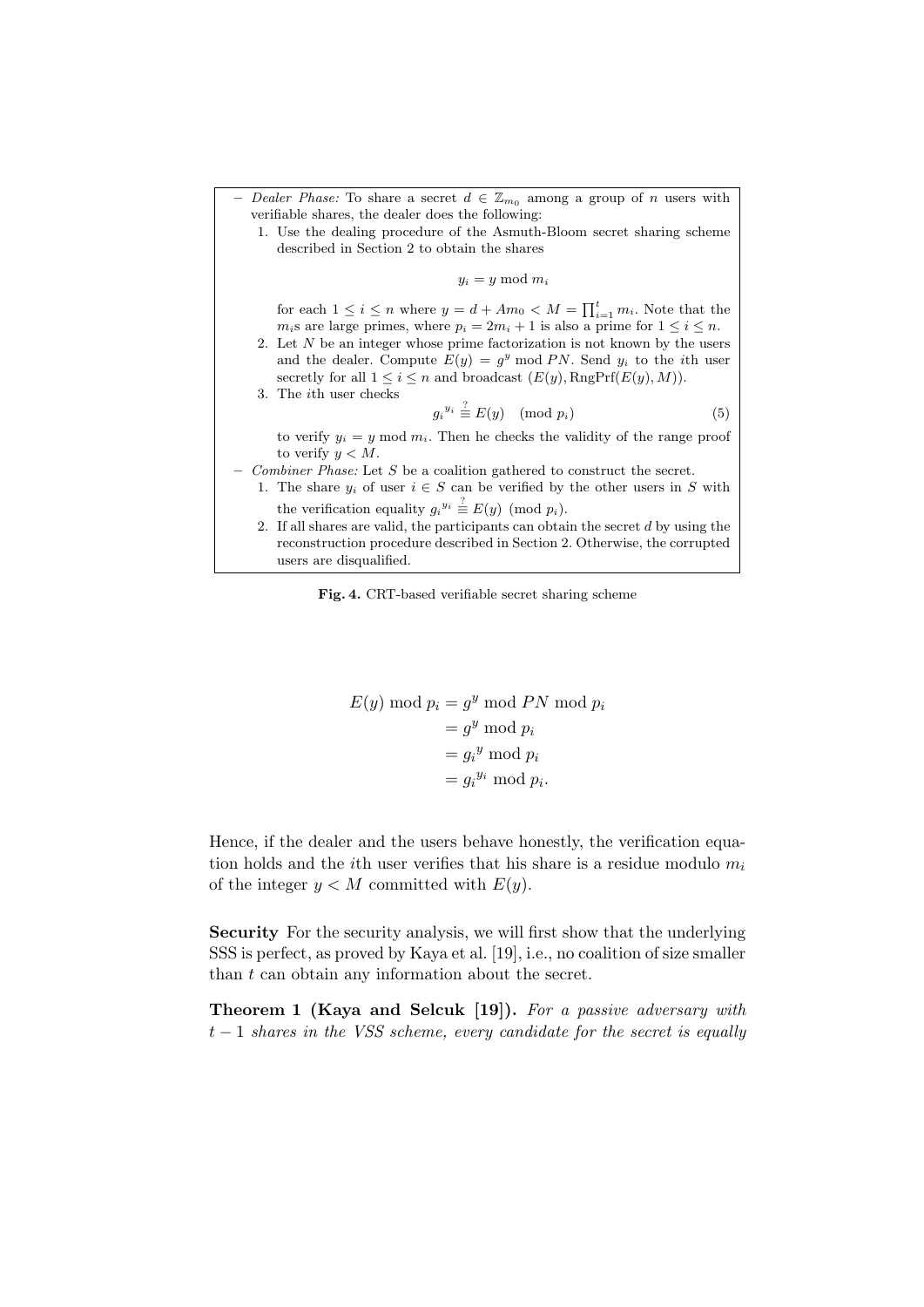likely, i.e., the probabilities  $Pr(d = d')$  and  $Pr(d = d'')$  are approximately equal for all  $d', d'' \in \mathbb{Z}_{m_0}$ .

*Proof.* Suppose the adversary corrupts  $t - 1$  users and just observes the inputs and outputs of the corrupted users without controlling their actions, i.e., the adversary is honest in user actions but curious about the secret. Let S' be the adversarial coalition of size  $t-1$ , and let y' be the unique solution for y in  $Z_{M_{S'}}$ . According to (1),  $M/M_{S'} > m_0$ , hence,  $y' + jM_{S'}$  is smaller than  $\tilde{M}$  for  $j < m_0$ . Since  $gcd(m_0, M_{S'}) = 1$ , all  $(y' + jM_{S'})$  mod  $m_0$  are distinct for  $0 \leq j < m_0$ , and there are  $m_0$  of them. That is, d can be any integer from  $\mathbb{Z}_{m_0}$ . For each value of d, there are either  $|M/(M_{S'}m_0)|$  or  $|M/(M_{S'}m_0)|+1$  possible values of y consistent with  $d$ , depending on the value of  $d$ . Hence, for two different integers in  $\mathbb{Z}_{m_0}$ , the probabilities of d equals these integers are almost equal. Note that  $M/(M_{S'}m_0) > m_0$  and given that  $m_0 \gg 1$ , all d values are approximately equally likely.

Aside from the shares, the only additional information a corrupted user can obtain are  $E(y)$  and RngPrf( $E(y)$ , M). Given that the discrete logarithm problem is hard and Cao et al.'s range-proof technique is computationally secure, the proposed VSS scheme is also computationally  $\Box$  secure.

The shares distributed by a dealer are said to be inconsistent if different coalitions of size at least t obtain different values for the secret. The following theorem proves that the dealer cannot distribute shares inconsistent with the secret.

**Theorem 2.** A corrupted dealer cannot cheat in the VSS scheme without being detected. I.e., if the shares are inconsistent with the secret d then at least one verification equation does not hold.

*Proof.* Let  $U = \{1, \ldots, n\}$  be the set of all users. If the shares are inconsistent, for two coalitions S and S' with  $|S|, |S'| \ge t$ ,

$$
\left(\sum_{i\in S} y_i M'_{S,i} M_{S\setminus\{i\}}\right) \bmod M_S \neq \left(\sum_{i\in S'} y_i M'_{S',i} M_{S'\setminus\{i\}}\right) \bmod M_{S'}.
$$

Hence,

$$
y = \left(\sum_{i=1}^n y_i M'_{U,i} M_{U \setminus \{i\}}\right) \mod M_U > M.
$$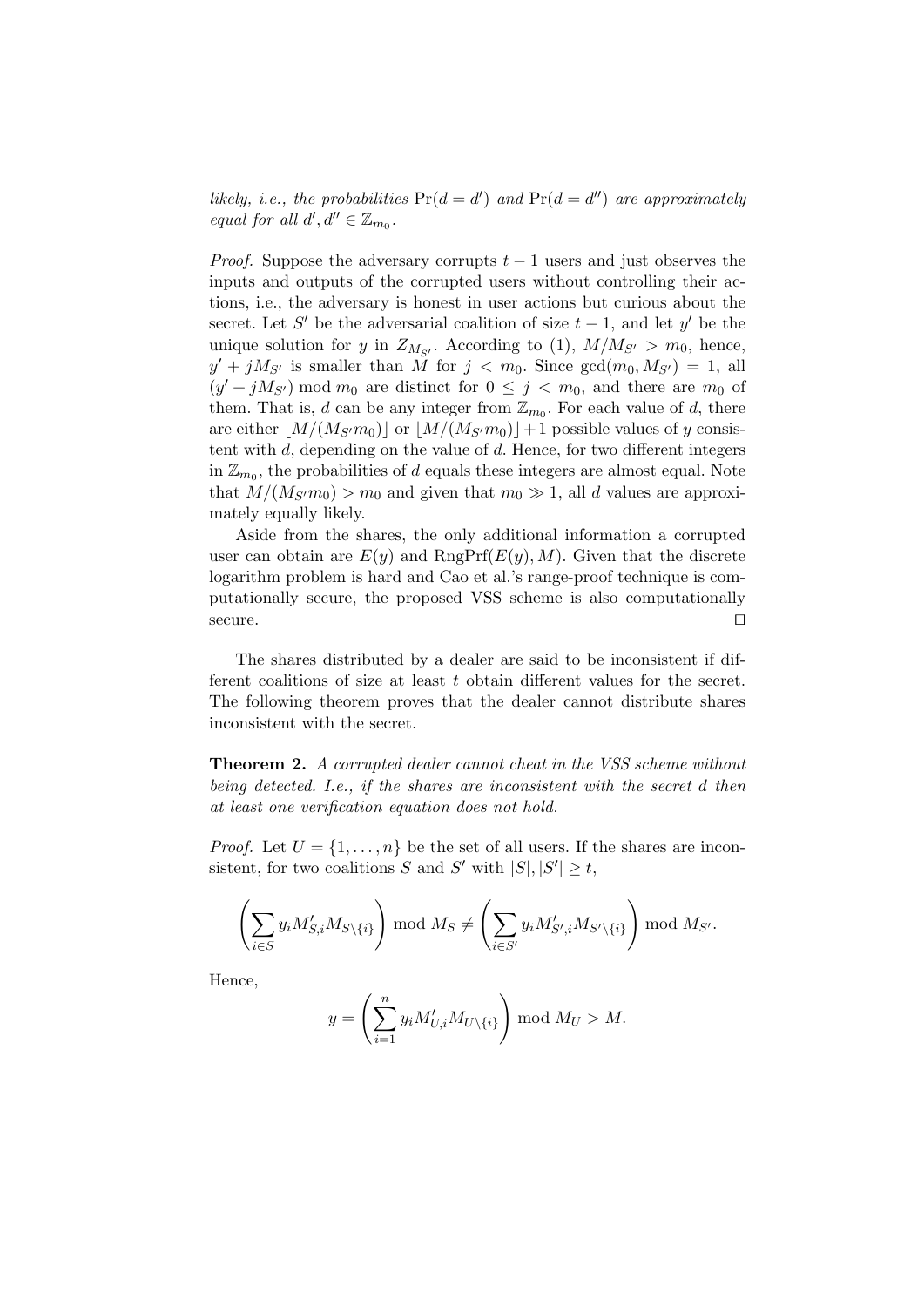If this is true then the dealer cannot provide a valid range proof  $RngPrf(E(y), M)$ . So, when a user tries to verify that  $y < M$ , the range proof will not be verified.

If the dealer tries to use a different  $y' \neq y$  value in the commitment  $E(y')$  and generates a valid proof  $\text{RngPrf}(E(y'), M)$ , the verification equation  $(5)$  will not hold for some user i.

Hence, the VSS scheme guarantees that the  $n$  distributed shares are consistent and that they are residues of some number  $y < M$ .

**Theorem 3.** A user cannot cheat in the VSS scheme without being detected; i.e., if a share given in the combiner phase is inconsistent with the secret, then the verification equation does not hold.

*Proof.* When a user i sends an incorrect share  $y'_i \neq y_i = y \mod m_i$  in the combiner phase, the verification equation

$$
E(y) \stackrel{?}{\equiv} g_i^{y_i} \pmod{p_i}
$$

will not hold because  $E(y) = g^y \mod PN$ ,  $p_i | P$ , and since the order of  $g_i \in \mathbb{Z}_{p_i}$  is  $m_i$ , the only value that satisfies the verification equation is  $y_i$ . . The contract of the contract of the contract of the contract  $\Box$ 

Therefore, we can say that the scheme is secure for up to  $t-1$  corrupted users and no participant can cheat in any phase of the scheme.

# 5 Joint Random Secret Sharing

Joint random secret sharing protocols enable a group of users to jointly generate and share a secret where a trusted dealer is not available. Although there have been JRSS schemes based on Shamir's SSS, so far no JRSS scheme has been proposed based on the CRT. Here we describe a JRSS scheme based on the VSS scheme in Section 4. We first modify (1), used in the Asmuth-Bloom secret sharing scheme in Section 2 to

$$
\prod_{i=1}^{t} m_i > nm_0^2 \prod_{i=1}^{t-1} m_{n-i+1}.
$$
 (6)

We also change the definition of M as  $M = \left\lfloor \left( \prod_{i=1}^{t} m_i \right) / n \right\rfloor$ . The proposed JRSS scheme is given in Figure 5.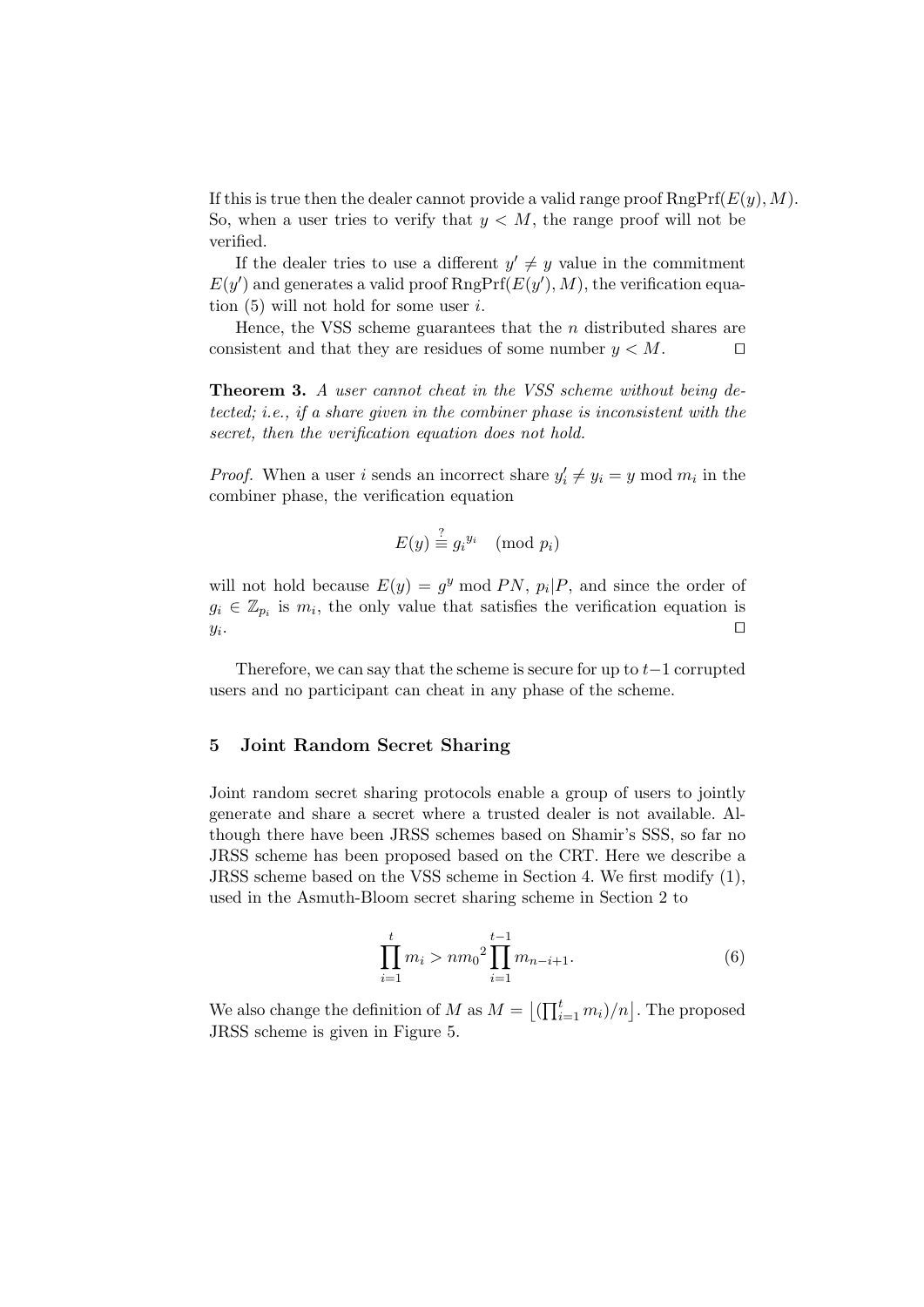– Dealing Phase: To jointly share a secret  $d \in \mathbb{Z}_{m_0}$  the users do the following: 1. Each user chooses a secret  $d_i \in \mathbb{Z}_{m_0}$  and shares it by using the VSS scheme as follows: He first computes

$$
y^{(i)} = d_i + A_i m_0,
$$

where  $y^{(i)}$   $\langle M = \left[ \left( \prod_{i=1}^{t} m_i \right) / n \right]$ . Then the secret for the jth user is computed as  $\mathbb{I}$ 

$$
y_j^{(i)} = y^{(i)} \bmod m_j.
$$

He sends  $y_j^{(i)}$  to user j secretly for all  $1 \leq i \leq n$  and broadcasts  $(E(y^{(i)}), \text{RngPrf}(E(y^{(i)}), M)).$ 

2. After receiving shares the *j*th user verifies them by using the verification procedure in  $(5)$ . Let  $\beta$  be the set of users whose shares are verified correctly. The jth user computes his overall share

$$
y_j = \left(\sum_{i \in \mathcal{B}} y_j^{(i)}\right) \bmod m_j
$$

by using the verified shares.

- $-$  Combiner Phase: Let S be a coalition of t users gathered to construct the secret.
	- 1. The share  $y_i$  of user  $i \in S$  can be verified by the other users in S with the verification equation

$$
g^{y_i} \stackrel{?}{\equiv} \left( \prod_{j \in \mathcal{B}} E(y^{(j)}) \right) \pmod{p_i}.
$$
 (7)

2. If all shares are valid, the participants obtain the secret

$$
d = \left(\sum_{i \in \mathcal{B}} d_i\right) \bmod m_0
$$

by using the reconstruction procedure described in Section 2.

Fig. 5. CRT-based joint random secret sharing scheme.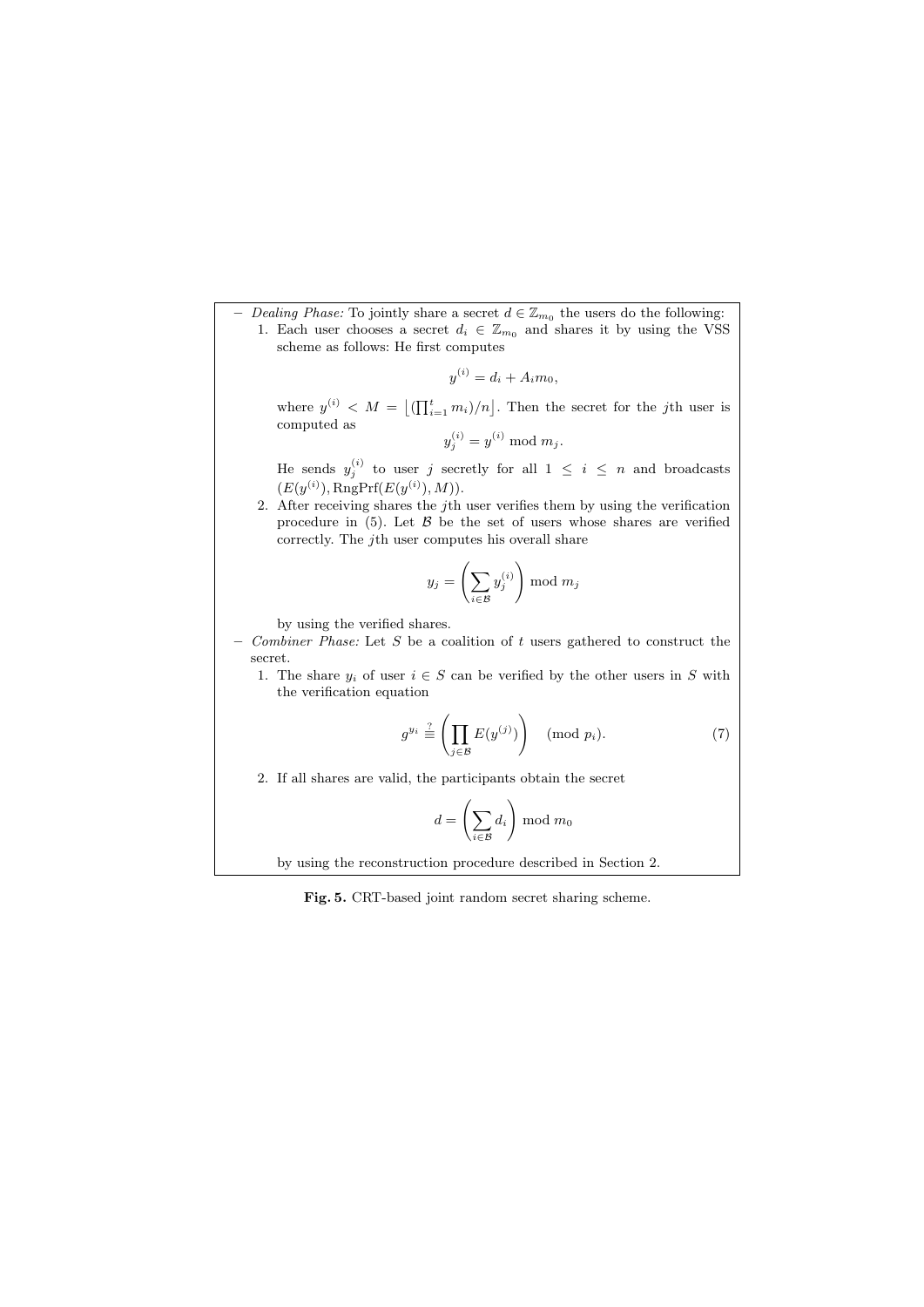#### 5.1 Analysis of the Proposed JRSS Scheme

Correctness Observe that when all users behave honestly, the JRSS scheme works correctly. Let  $y = \sum_{i \in \mathcal{B}} y^{(i)}$ . It is easy to see that  $y <$  $\prod_{i=1}^tm_i$ , since  $y^{(i)} < M$  for all  $i \in \mathcal{B}$ , where  $|\mathcal{B}| \leq n$  and  $M = \left\lfloor \left(\prod_{i=1}^tm_i\right)/n\right\rfloor$ . One can see that  $y_j = y \mod m_j$  for all  $j \in \mathcal{B}$  by checking

$$
y \mod m_j = \left(\sum_{i \in \mathcal{B}} y^{(i)}\right) \mod m_j
$$

$$
= \left(\sum_{i \in \mathcal{B}} y_j^{(i)}\right) \mod m_j
$$

$$
= y_j \mod m_j = y_j.
$$

Hence, each  $y_i$  satisfies  $y_i = y \mod m_i$  and  $y < \prod_{i=1}^t m_i$ ; y can be constructed with t shares.

For correctness of the verification procedure in (7), one can observe that

$$
\left(\prod_{i\in\mathcal{B}} E(y^{(i)})\right) \bmod p_i = g^{\sum_{i\in\mathcal{B}} y^{(i)}} \bmod p_i
$$

$$
= g^y \bmod p_i = g_i^y \bmod p_i
$$

$$
= g_i^{y_i} \bmod p_i.
$$

Hence, when every user behaves honestly, the proposed JRSS scheme works correctly.

Security We will show that no coalition of size smaller than  $t$  can obtain any information about the secret.

**Theorem 4.** For a passive adversary with  $t - 1$  shares in the JRSS scheme, every candidate for the secret is equally likely. I.e., the probabilities  $Pr(d = d')$  and  $Pr(d = d'')$  are approximately equal for all  $d', d'' \in \mathbb{Z}_{m_0}.$ 

*Proof.* Suppose the adversary corrupts  $t - 1$  users and just observes the inputs and outputs of the corrupted users without controlling their actions, i.e., the adversary is honest in user actions but curious about the secret. Let  $S'$  be the coalition of the users corrupted by the adversary. Shares are obtained when each user shares his partial secret  $d_i$ , i.e., the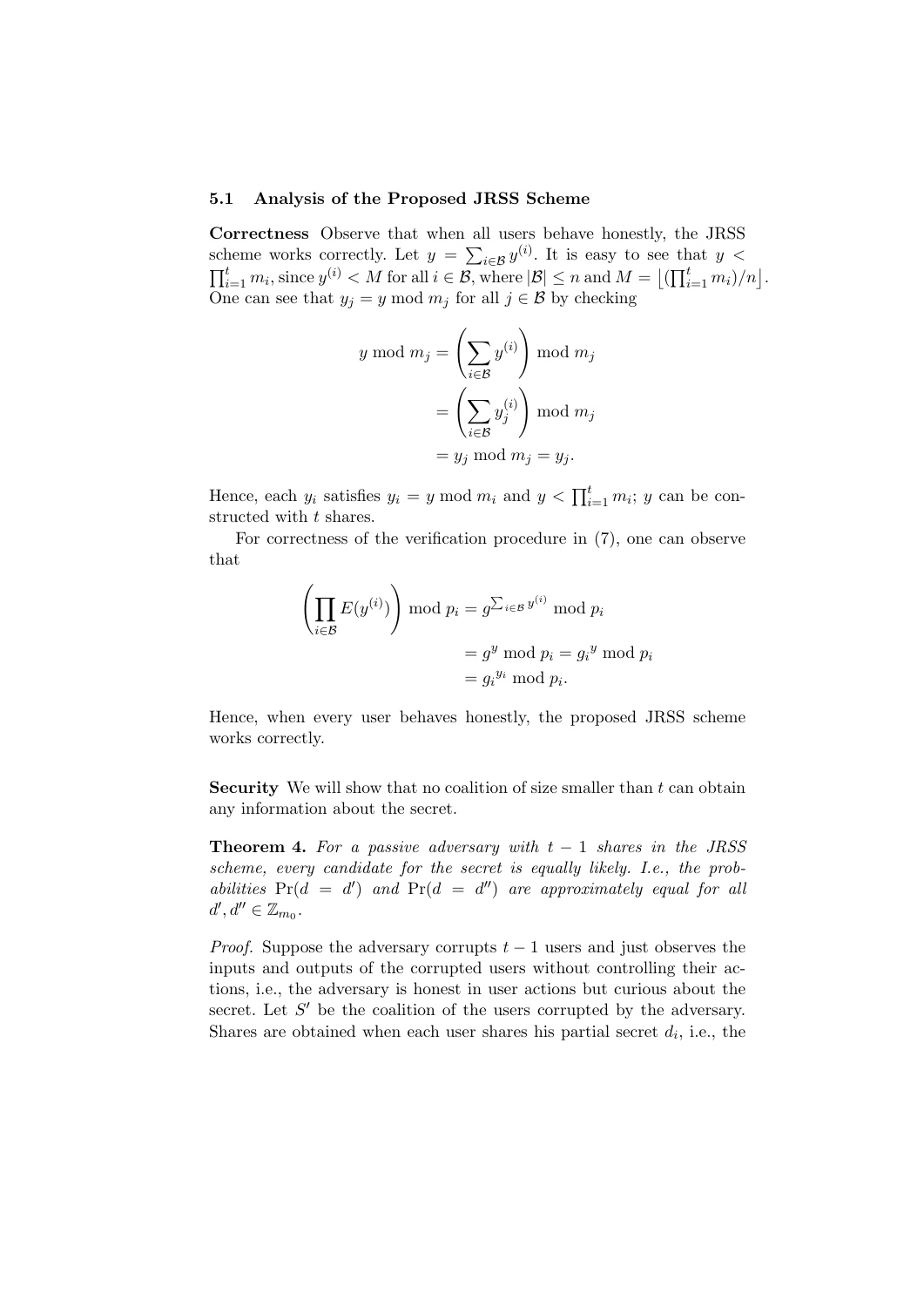adversary will obtain  $t-1$  share for each  $d_i$ . We will prove that the probabilities that  $d_i = d'_i$  and  $d = d''_i$  are almost equal for two secret candidates  $d'_i, d''_i \in \mathbb{Z}_{m_0}.$ 

We already proved that the Asmuth-Bloom SSS described in Section 2 is perfect with equation  $(1)$ . By using the shares of  $S'$ , the adversary can compute  $y^{(i)} = y^{(i)} \mod M_{S'}$ . But even with these shares, there are  $\frac{M}{M_{S'}}$ consistent  $y^{(i)}$  that are smaller than M and congruent to  $y'^{(i)}$  modulo  $M_{S'}$ . By replacing (1) with (6) and changing the definition of M to  $\lfloor (\prod_{i=1}^t m_i)/n \rfloor$ , the value of the ratio

$$
\frac{M}{M_{S'}} > \frac{M}{\prod_{i=1}^{t-1} m_{n-i+1}} \approx \frac{\prod_{i=1}^{t} m_i}{n \prod_{i=1}^{t-1} m_{n-i+1}}
$$

is greater than  $m_0^2$ . Hence, even with  $t-1$  shares, there are still  $m_0^2$  candidates for each  $y^{(i)}$  which is used to share the secret  $d_i$ . Since  $gcd(m_0, M_{S'})$ 1, there are approximately  $m_0$   $y^{(i)}$ s, consistent with a secret candidate  $d'_i$ . Hence, for a secret candidate  $d'_i$  the probability that  $d_i = d'_i$  is approximately equal to  $\frac{1}{m_0}$  and the perfectness of the scheme is preserved.

Aside from the shares, the only other information the adversary can observe are the commitments and range-proofs. Given that the discrete logarithm problem is hard and Cao et al.'s range proof scheme is secure, the proposed JRSS scheme is also computationally secure.  $\square$ 

A corrupted user cannot cheat in the JRSS scheme without being detected. Since we are using a VSS scheme, while user  $i$  is sharing his partial secret  $d_i$ , the conditions of the Asmuth-Bloom SSS must be satisfied as proved in Theorem 2. Furthermore, if user i sends an incorrect share in the combiner phase, the verification equation (7) will not hold. As a result, we can say that the JRSS scheme is secure for up to  $t-1$  corrupted users and no user can cheat in any phase of the scheme.

# 6 Proactive Secret Sharing

Proactive SSS protocols enable shareholders to jointly renew their shares without changing and revealing the long-term secret. By this feature, the shares compromised by an adversary can be made obsolete with the update process. Proactive secret sharing schemes have been investigated by several researchers and various schemes are proposed in the literature [7, 8, 14, 15, 21].

In a proactive SSS, at the end of a certain time period  $\tau$ , first the corrupted users are identified in the detection procedure and then all such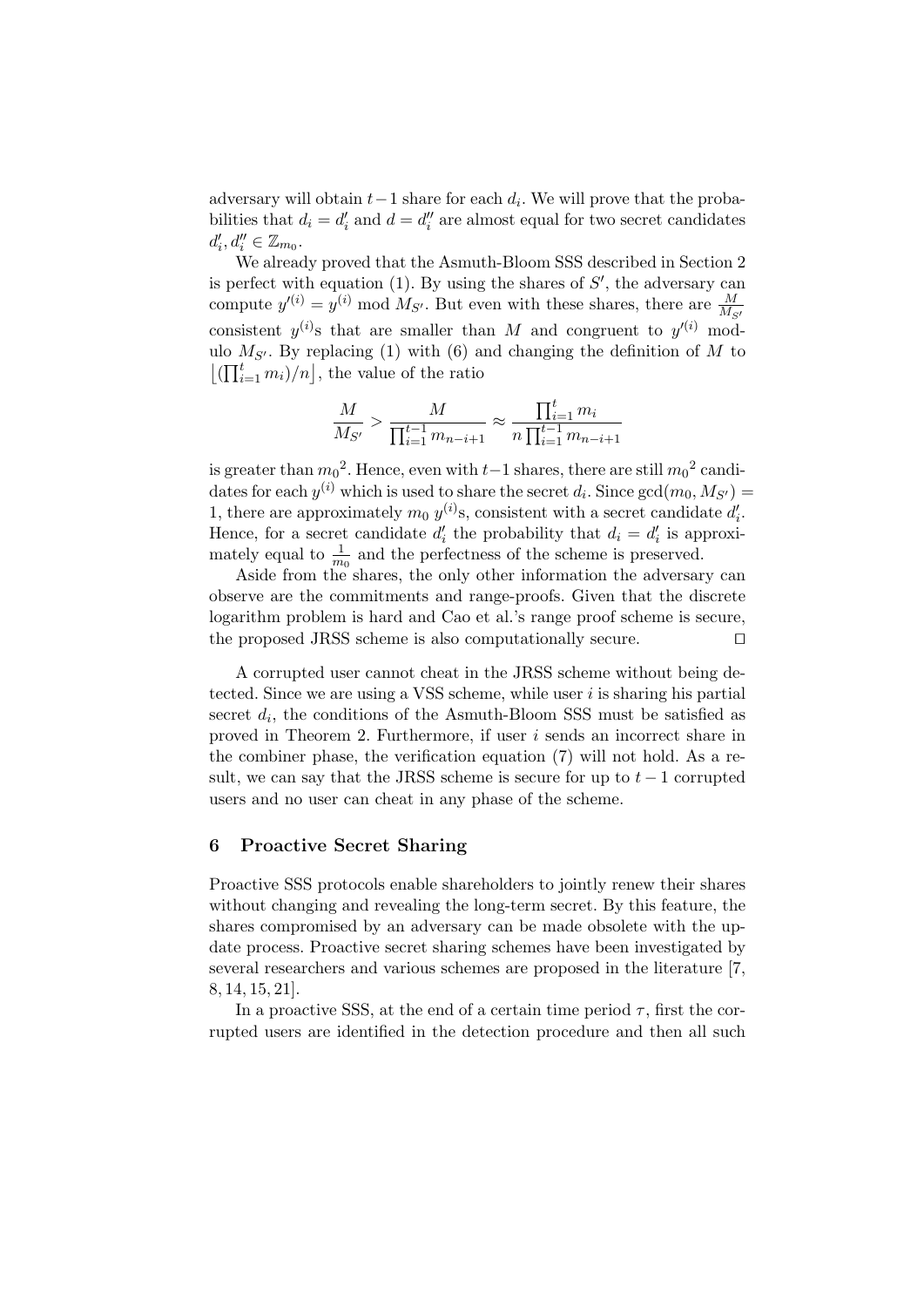users are rebooted, i.e., the adversary is removed from the computers of the users and all of the past information is erased. Subsequently, the new shares of the rebooted users are recovered in the recovery procedure. Then, the shares of the remaining users are refreshed by a renewal procedure. At the end of this protocol, the long-term secret remains the same although the shares of the users for the next period are renewed. This update phase is repeated at the end of each time period.

Adversary model: We assume the *mobile adversary model* of Herzberg et al. [15]. In this model, the adversary is allowed to move among players and can corrupt users at any time. The only restriction on the adversary is that he cannot corrupt more than  $t-1$  distinct users in a time period where  $t < n/2$  is the threshold of the secret sharing scheme and n is the number of users. If a user is corrupted during the course of the update phase executed at the end of time period  $\tau$ , he is considered corrupted for both time periods  $\tau$  and  $\tau + 1$ . With this model, Herzberg at al. proposed an efficient and secure Shamir-based proactive SSS.

We use  $A<sub>\tau</sub>$  to denote the set of users where adversarial behavior is detected in their actions in time period  $\tau$ , and  $\mathcal{B}_{\tau}$  to denote the set of remaining users. A user is disqualified and becomes a member of  $\mathcal{A}_{\tau}$  if his share is inconsistent with the secret or if he tries to cheat in the shareupdate phase. Each disqualified user is rebooted at the beginning of the update phase, i.e., all the information including the secret share is erased, hence, the new share of a corrupted user must be recovered by the users in  $\mathcal{B}_{\tau}$ .

#### 6.1 CRT-based Proactive Secret Sharing Scheme

To obtain a proactive SSS, we first modify equation (1), used in the Asmuth-Bloom secret sharing scheme in Section 2 to

$$
\prod_{i=1}^{t} m_i > nm_0^3 \prod_{i=1}^{t-1} m_{n-i+1}.
$$
 (8)

We also change the definition of M to

$$
M = \left\lfloor \frac{\prod_{i=1}^t m_i}{nm_0} \right\rfloor.
$$

In the proposed proactive sharing scheme, first a secret is shared by a dealer as described in Figure 6 by using the VSS scheme proposed in Section 4.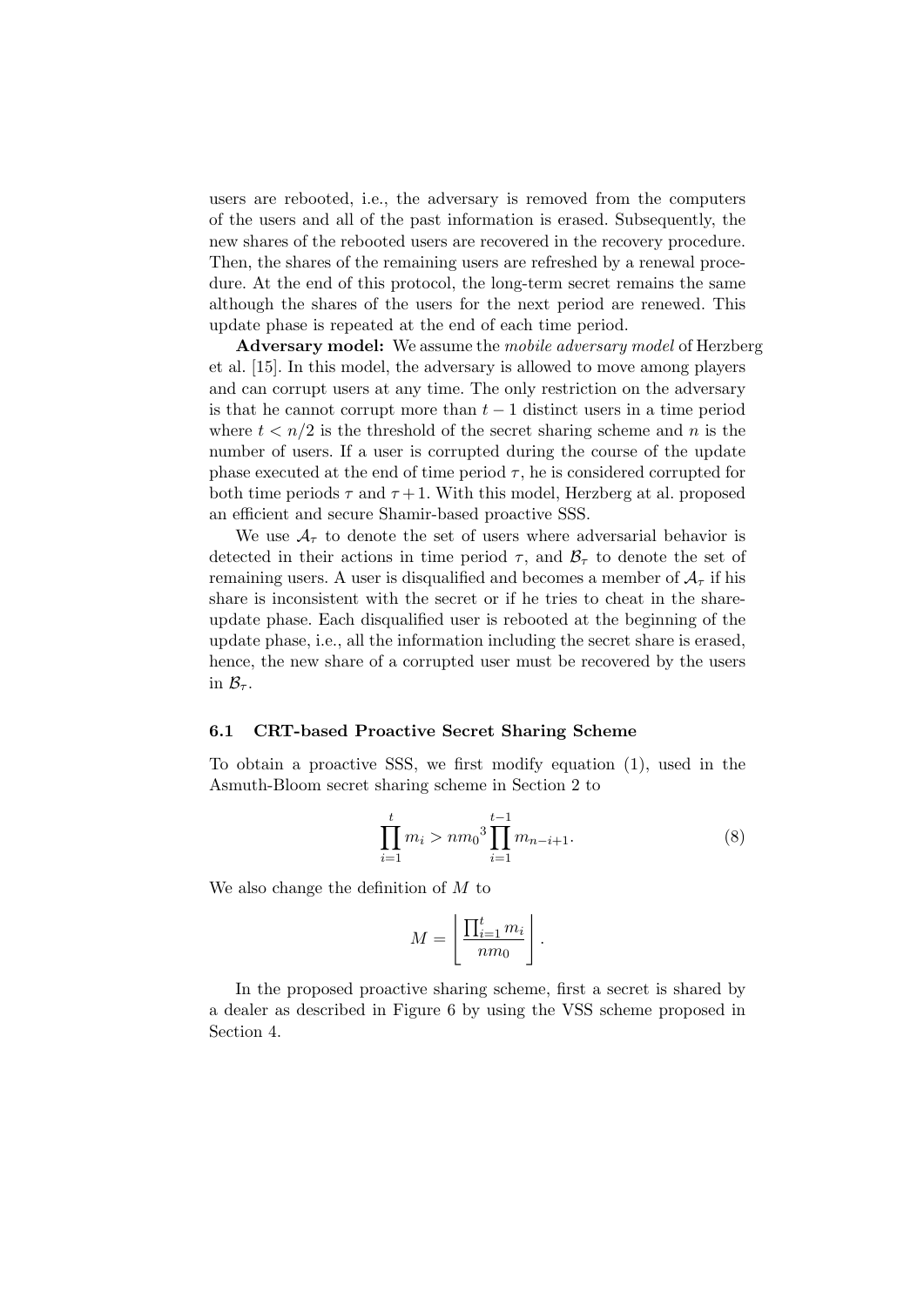Dealer Phase: The dealer shares a secret  $d \in \mathbb{Z}_{m_0}$  by equation (8) and M, using the VSS scheme proposed in Section 4. Similar to the VSS, let  $p_i = 2m_i + 1$  be a prime for  $0 \le i \le n$ . As in the VSS,  $y = d + Am_0$  is an integer smaller than  $M$ ,  $y_i = y \mod m_i$  is the share of user i, and the commitment  $E(y) = g^y \mod PN$  is broadcast with the range proof for y.

Fig. 6. CRT-based proactive SSS: The dealer phase.

The share update phase executed at the end of a time period  $\tau$  has three phases:

- 1. Detection: If a user j is detected as corrupted he is rebooted and becomes a member of  $A_{\tau}$ .
- 2. Share Recovery: The share of each rebooted user  $j \in A_\tau$  is reconstructed by the remaining users in  $\mathcal{B}_{\tau}$ .
- 3. Share Renewal: The users jointly share 0 by setting  $d_i = 0$  for  $1 \leq$  $i \leq n$  in the JRSS protocol of Figure 5. Then they add these renewal shares to their previous ones and obtain their new shares.

Detection If a user does not participate in a protocol where he is an active member, or if the information he sends does not verify correctly, we say that an adversarial action is detected. However, when an adversary silently corrupts some users by only modifying their local data, we cannot detect such inconsistencies after the adversary detaches himself from the user. Hence, to protect proactiveness, we need to periodically test the correctness of users' local data. To do this, we use the  $E(y)$  values each player holds, as in Figure 7.

Note that  $t < n/2$ , hence, there are at least t honest users who have not been silently or actively corrupted by an adversary. Since the views of all honest users are the same, an inconsistent value will be detected by at least t users.

Share Recovery At the beginning of the update phase, the shares of the rebooted users will still be missing. To recover the share of a rebooted user  $j \in A_{\tau-1}$ , each user  $\mathcal{B}_{\tau-1}$  shares a random multiple of  $m_j \in [0, M)$ ; hence, the sum of these shared values, which will be denoted by  $z$ , will be a multiple of  $m_j$ . This ensures that when the users in  $\mathcal{B}_{\tau-1}$  add their new shares to their old ones for y, they obtain a share for an integer  $y' = y + z$ , where  $y_j \equiv y \equiv y' \pmod{m_j}$ . After obtaining a share for y', each user in  $\mathcal{B}_{\tau-1}$  sends it to the j<sup>th</sup> user via a private channel so the j<sup>th</sup> user can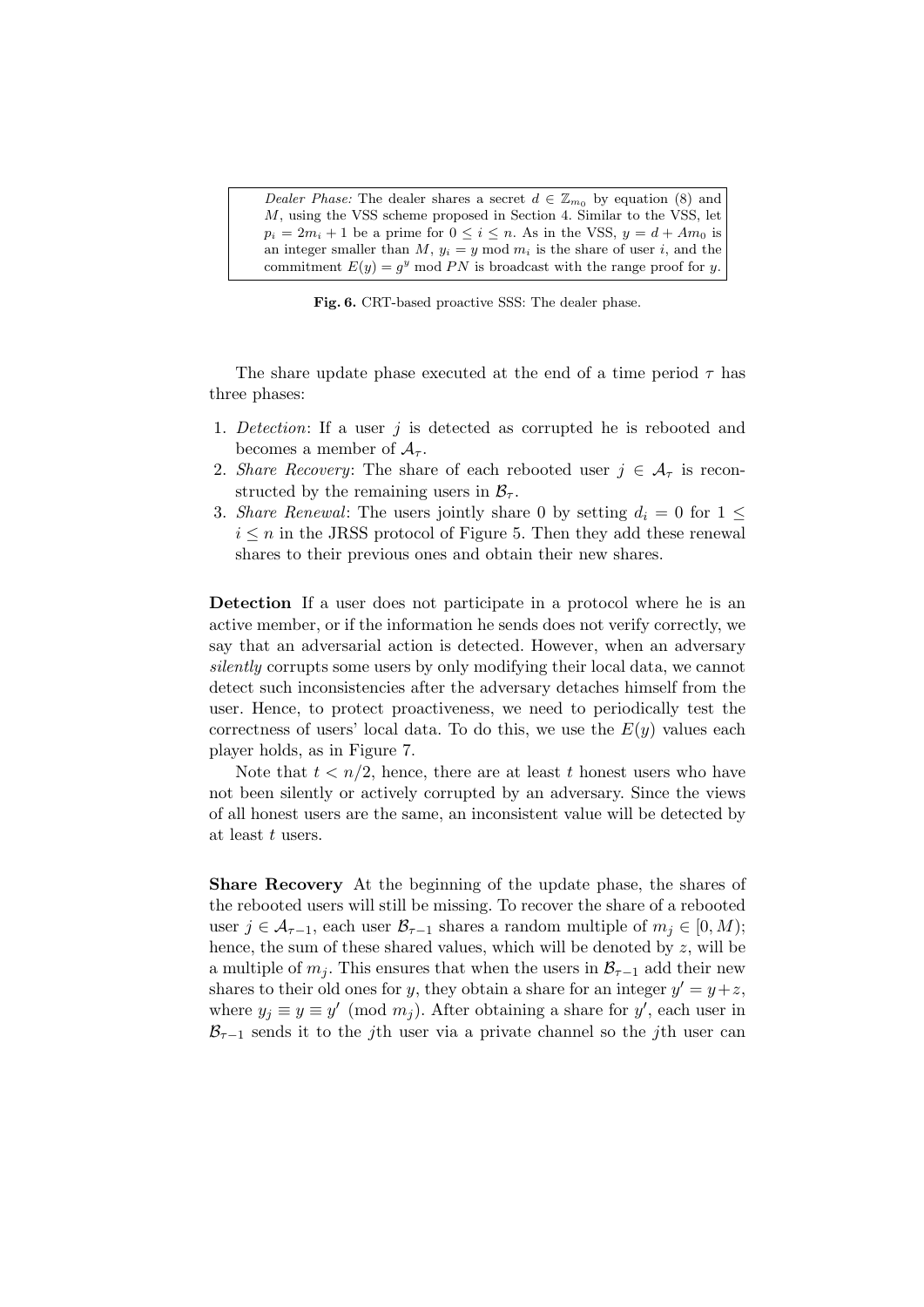1. Let  $E^{(i)}(y)$  denotes the local copy of the commitment  $E(y)$  for user *i*. For detection, the ith user first checks the validity of his share by using the equation

$$
y_i \stackrel{?}{=} E^{(i)}(y) \bmod p_i.
$$

If the equation is not satisfied he broadcasts an inconsistency warning, reboots himself and becomes a member of  $A_{\tau}$ .

2. If the equation is satisfied, after receiving each  $E^{(i)}(y)$  for  $i \in \mathcal{B}_{\tau}$ , the jth user tries to find an inconsistency

$$
E^{(i_1)}(y) \neq E^{(i_2)}(y)
$$

for  $i_1, i_2 \in \mathcal{B}_{\tau}$  and he broadcasts an accusation either for user  $i_1, i_2$  or both, depending which is inconsistent with at least  $t E^{(i)}(y)$ s.

3. If at least t accusations are broadcasted for a user  $i$ , he is rebooted with the users who did not accuse him.

Fig. 7. CRT-based proactive SSS: The detection procedure.

compute  $y'$  and hence,  $y_j$ . This share recovery procedure is described in detail in Figure 8.

**Share Renewal** After the recovery procedure, each user  $i \in \mathcal{B}_{\tau}$  has a share  $y_i = y \mod m_i$ , where  $y = d + Am_0 < M$ . The idea used in this phase is similar to the one in the JRSS scheme described in Section 5. Instead of a random secret, each user shares 0 by some  $y^{(i)} \equiv 0 \pmod{m_0}$ , and  $y^{(i)} \in [0, M)$ , hence, the overall shared value will be a multiple of  $m_0$ . So, when a user adds his renewal shares with his old share  $y_i$ , he obtains a new share  $y''_i$ , which is a residue of an integer  $y'' \in [0, \prod_{i=1}^t m_i)$  such that  $d = y'' \mod m_0$ . In the next time period, y'' will be the new y. The share renewal procedure is described in Figure 9.

Note that y will remain less than  $\prod_{i=1}^{t} m_i$  provided that  $m_0$ , which is a very large integer, is greater than the number of times the update procedure is applied, since  $y^{(i)} < M$ ,  $|\mathcal{B}_{\tau}| < n$ , and

$$
m_0 \sum_{i \in B_{\tau}} y^{(i)} < nm_0 M = nm_0 \left[ \frac{\prod_{i=1}^t m_i}{nm_0} \right] \le \prod_{i=1}^t m_i.
$$

#### 6.2 Security

Assume that the update phase is started at the end of the  $\tau$ th time period. In the share recovery procedure, the participants share  $z$ , which is equivalent to 0 modulo  $m_i$  for a rebooted user j. Also, in the share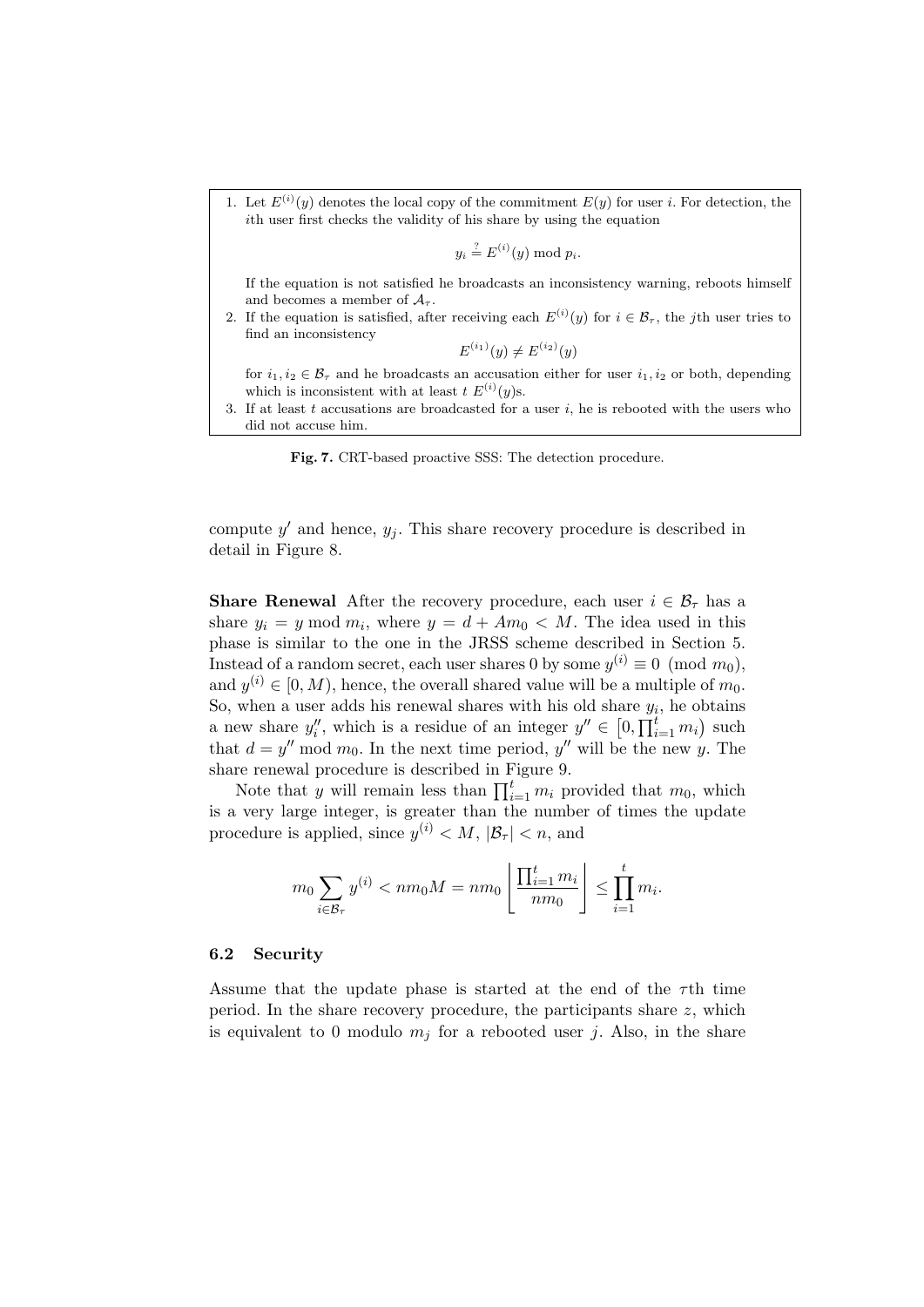1. To recover the share of a compromised user  $j \in A_{\tau}$  each user  $i \in B_{\tau}$ chooses an integer

$$
y^{(i,j)} = A_i m_j,
$$

where  $A_i$  is a random integer such that  $y^{(i,j)}$  < M and then shares it among  $\mathcal{B}_{\tau}$  by computing the secrets

$$
y_k^{(i,j)} = y^{(i,j)} \bmod m_k
$$

for each user  $k \in \mathcal{B}_{\tau}$ . He sends  $y_k^{(i,j)}$  to user k secretly and broadcasts  $(E(y^{(i,j)}), \text{RngPrf}(E(y^{(i,j)}), M)).$ 

- 2. After receiving the shares  $y_k^{(i,j)}$  from each  $i \in \mathcal{B}_{\tau}$ , the kth player verifies them by using the verification procedure in equation (5). In addition, each commitment is checked by  $E(y^{(i,j)}) \mod p_j \stackrel{?}{=} 1$ . If a verification equation does not hold for a user, he is disqualified.
- 3. The kth user computes his ephemeral secret

$$
y'_{k} = \left(y_{k} + \sum_{i \in \mathcal{B}_{\tau}} y_{k}^{(i,j)}\right) \mod m_{k}
$$

and sends it to user  $j$  secretly.

4. After receiving the shares,  $y'_k$ s, from each user  $k \in \mathcal{B}_{\tau}$ , the jth player verifies them by using the verification procedure in equation  $(5)$  for  $y'$ . The verification data for  $y' = y + \sum_{i \in \mathcal{B}_{\tau}} y^{(i,j)}$  can be computed as

$$
E(y') = E(y) \prod_{i \in \mathcal{B}_{\tau}} E(y^{(i,j)}).
$$

If a verification equation does not hold for a user, he is disqualified for time period  $\tau$  and  $\tau + 1$ .

5. The compromised user jth computes

$$
y' = \sum_{k \in \mathcal{B}_{\tau}} y'_k M'_{\mathcal{B}_{\tau},k} M_{\mathcal{B}_{\tau} \setminus \{k\}} \bmod M_{\mathcal{B}_{\tau}}
$$

where  $M_{\mathcal{B}_{\tau}\setminus\{k\}}M'_{\mathcal{B}_{\tau},k} \equiv 1 \pmod{m_k}$ . He computes his share as  $y_j =$  $y' \mod m_j$ .

Fig. 8. CRT-based proactive SSS: The share recovery procedure.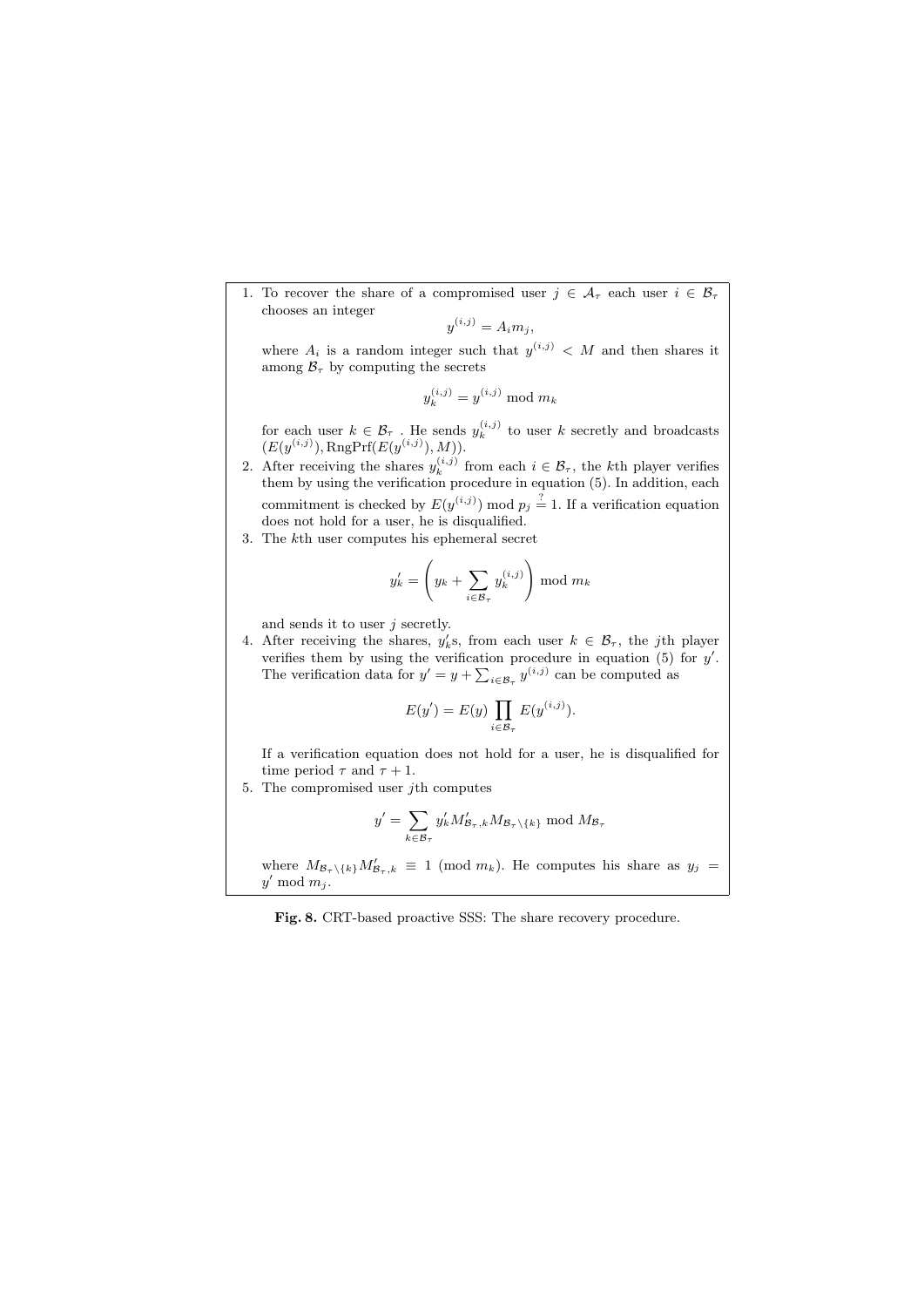1. Each user i in  $\mathcal{B}_{\tau}$  shares 0 by first computing

$$
y^{(i)} = A_i m_0
$$

where  $A_i$  is a random integer such that  $y^{(i)} < M$ . Then he computes the share for user  $j \in \mathcal{B}_{\tau}$  as

 $y_j^{(i)} = y^{(i)} \mod m_j.$ 

He sends  $y_j^{(i)}$  to each user j secretly and broadcasts  $(E(y^{(i)}), \text{RngPrf}(E(y^{(i)}), M)).$ 

2. After receiving the shares  $y_j^{(i)}$  for  $i \in \mathcal{B}_{\tau}$ , the jth user verifies them by using the verification procedure in equation (5). Besides, each commitment is checked for  $E(y^{(i)}) \equiv 1 \pmod{p_0}$ . If the verification equation of user i does not hold, he is disqualified, i.e., he is moved from  $\mathcal{B}_{\tau}$  to  $\mathcal{A}_{\tau}$  and  $\mathcal{A}_{\tau+1}$ . The *j*th user updates his overall share as

$$
y_j'' = \left(y_j + \sum_{i \in \mathcal{B}_{\tau}} y_j^{(i)}\right) \mod m_j.
$$

3. The new verification data for  $y'' = y + \sum_{i \in \mathcal{B}_{\tau}} y^{(i)}$  is computed as

$$
E(y'') = E(y) \prod_{i \in \mathcal{B}_{\tau}} E(y^{(i)}).
$$

### Fig. 9. CRT-based proactive SSS: The share renewal procedure.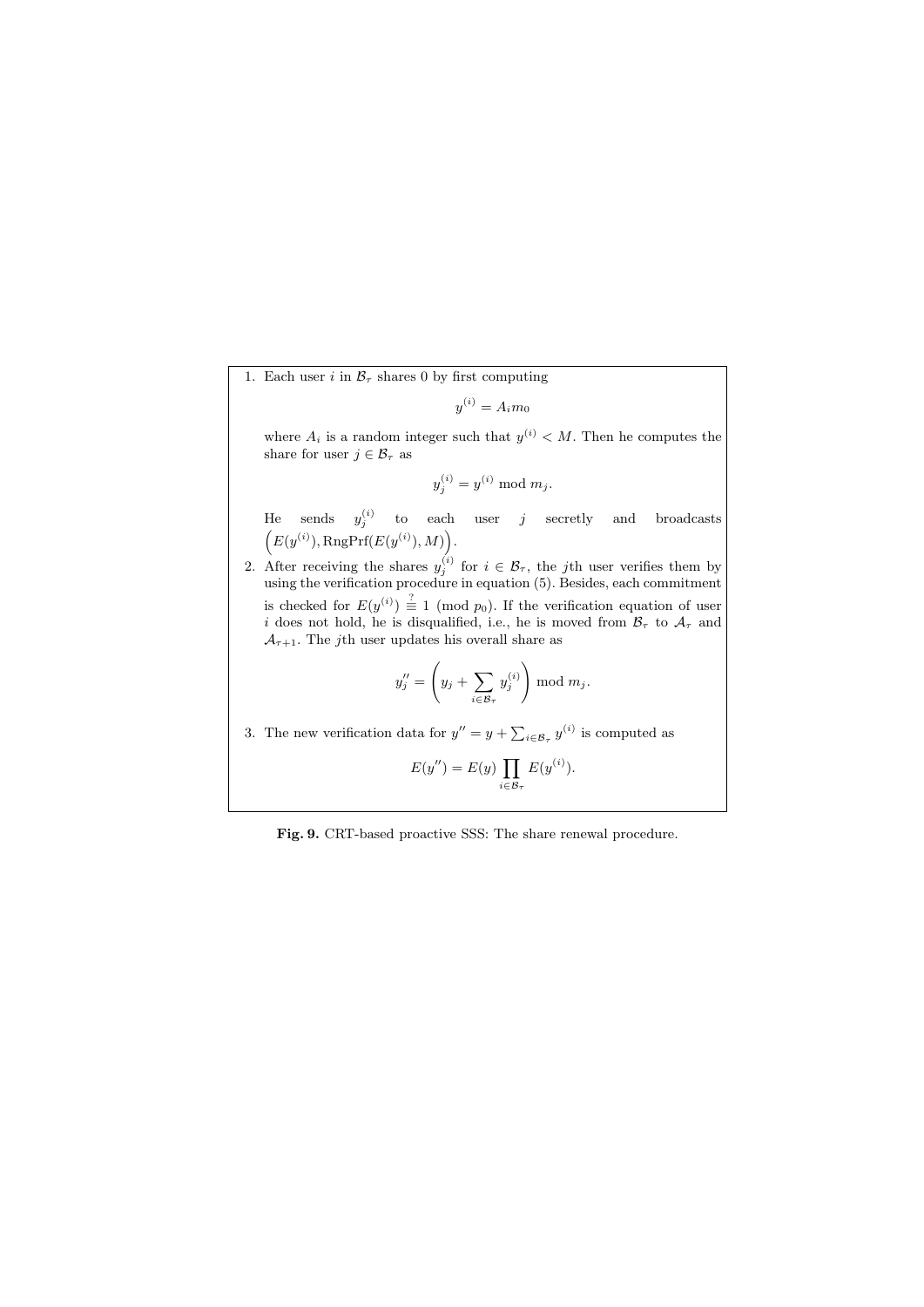renewal procedure, the participants jointly share  $y'' - y$ , where  $y''$  is the new shared integer and  $y$  is the previous one. With the following theorems, we will prove that the perfectness condition is preserved in the dealing phase and the shared integers in the next two phases are not computable by a passive adversary.

**Theorem 5.** The modified secret sharing scheme with the new

$$
M = \left\lfloor \frac{\prod_{i=1}^{t} m_i}{nm_0} \right\rfloor
$$

and equation (8) is perfect in the sense that the probabilities  $Pr(d = d')$ and  $Pr(d = d'')$  are approximately equal for all  $d', d'' \in \mathbb{Z}_{m_0}$ .

*Proof.* Let S' be a corrupted coalition of  $t - 1$  users. For perfectness, we need to check the value of  $M/M_{S'}$  which is

$$
\frac{M}{M_{S'}} > \frac{\prod_{i=1}^{t} m_i}{nm_0 \prod_{i=n-t+1}^{n} m_i} > m_0^2
$$

due to equation (8). Similar to the proof of Theorem 1, we can say that the perfectness condition is preserved.  $\Box$ 

**Lemma 1.** For a passive adversary that has corrupted  $t - 2$  users in the recovery procedure, there are at least  $m_0^2$  possible candidates for each  $y^{(i,j)}$  used.

*Proof.* Let  $S'$  be the set of  $t-2$  corrupted users. In the recovery procedure, first each user i shares a  $y^{(i,j)}$  where adversary has  $t-2$  shares for each of them, i.e.,  $y_k^{(i,j)}$  $\{i,j\}$  for  $k \in S' \setminus \{j\}$ . So, for a shared value  $y^{(i,j)}$ , the adversary can only have the shares of S' and additional information that  $y^{(i,j)} \equiv$ 0 (mod  $m_j$ ). Hence, although the adversary can obtain  $y^{(i,j)}$  mod  $M_{S'}$ , there are still

$$
\frac{M}{M_{S'}} = \frac{\prod_{i=1}^{t} m_i}{nm_0 M_{S'}} > m_0^2
$$

candidates for  $y^{(i,j)}$  since  $y^{(i,j)} < M$ .

**Lemma 2.** Let j be the rebooted user whose share is being recovered in the recovery procedure. For a passive adversary that has corrupted  $t-1$  users including j, there are at least  $m_0^2$  possible values for each uncompromised  $y_i$ , the secret share of user i.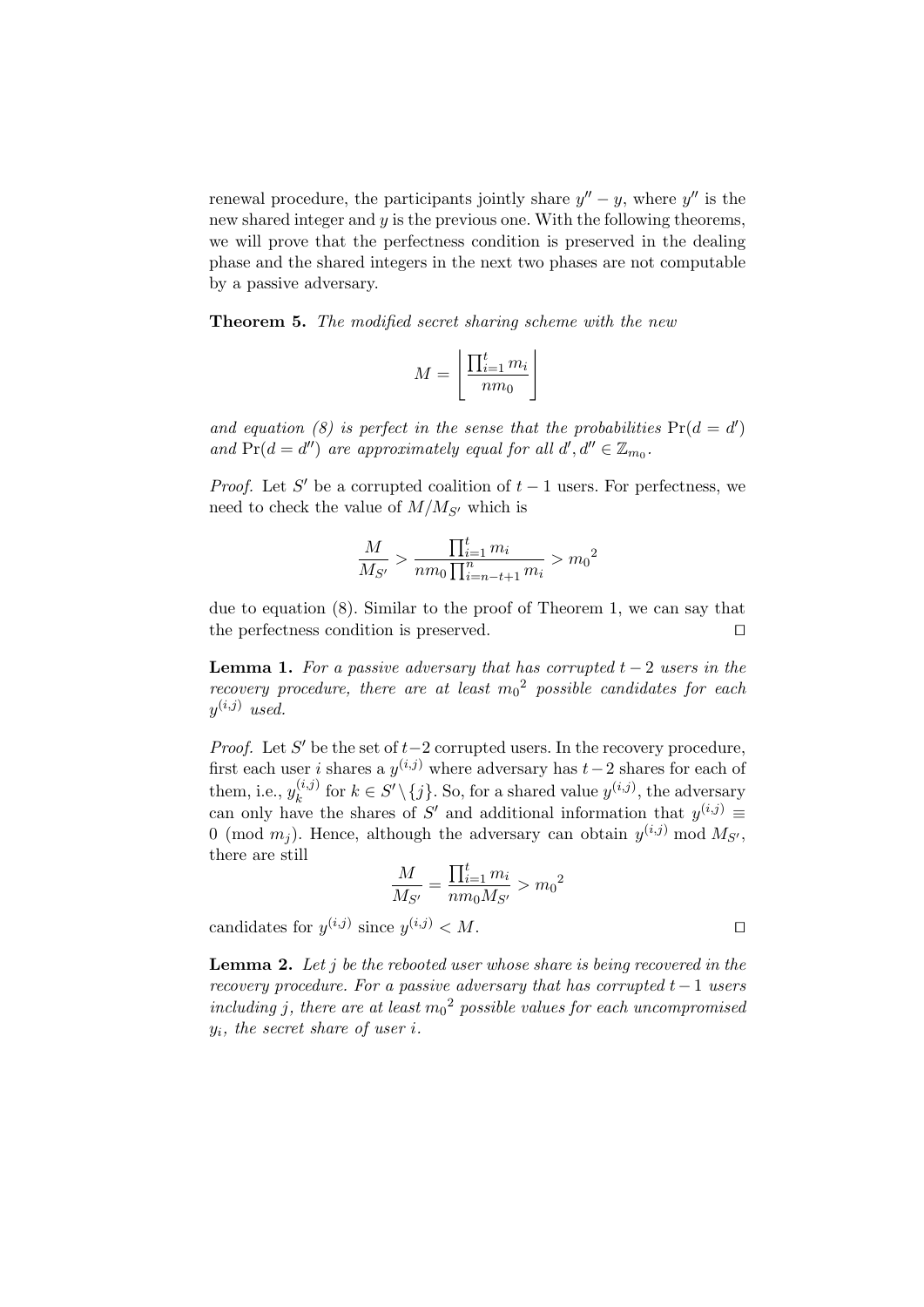Proof. In Step 3 of the recovery procedure described in Figure 8, an honest user i computes his ephemeral secret

$$
y_i' = \left(y_i + \sum_{k \in \mathcal{B}_{\tau}} y_i^{(k,j)}\right) \mod m_i
$$

and sends it to user  $j$ , who has been corrupted by the adversary. Note that  $y_i$  is masked with  $y_i^{(k,j)}$  $i^{(\kappa, \jmath)}$ s, where

$$
y_i^{(k,j)} = y^{(k,j)} \bmod m_i,
$$

and due to Lemma 1, from the adversary's point of view there are at least  $m_0^2$  candidates, with the same remainder in modulo  $M_{S'}$ , for each  $y^{(k,j)}$ . Hence, there are at least  $m_0^2$  candidates for each  $y_i^{(k,j)}$  $i^{(\kappa,\jmath)}$  since  $(m_i,M_{S'})=$ 1. This also proves that there are at least  $m_0^2$  candidates for  $y_i = d +$  $Am_0 \mod m_i$ . . The contract of the contract of the contract of  $\Box$ 

Theorem 6. For a passive adversary in the recovery procedure, two secrets  $d', d'' \in \mathbb{Z}_{m_0}$  are equally likely.

*Proof.* Let j be the rebooted user whose share is being recovered. Since user j was corrupted in time period  $\tau$ , the adversary can have at most  $t-2$  additional users corrupted in the recovery procedure. Beside these  $t-2$  users, the adversary is allowed to corrupt only the jth user again. Due to the mobile adversary model this is the best the adversary can do. Let S' be the set of  $t-1$  corrupted users including user j.

From Lemma 2, we know that there are at least  $m_0^2$  candidates for  $y_i = d + Am_0 \text{ mod } m_i$ . Since  $gcd(m_0, m_i) = 1$  these  $m_0^2$  candidates cover all  $m_0$  secret candidates at least  $m_0$  times. Hence, all secret candidates are equally likely.  $\Box$ 

**Lemma 3.** For a passive adversary that has corrupted  $t - 1$  users in the share renewal procedure, there are at least  $m_0$  possible candidates for each  $y^{(i)}$  .

*Proof.* Assume that the adversary corrupted  $t-1$  users in time period  $\tau$ without being detected. Let  $S'$  denote this set of corrupted users. Considering  $M \approx (\prod_{i=1}^{t} m_i)/(nm_0)$ , we know that

$$
M = \frac{\prod_{i=1}^{t} m_i}{nm_0} > m_0^2 \prod_{i=1}^{t-1} m_{n-i+1} > m_0^2 M_{S'}
$$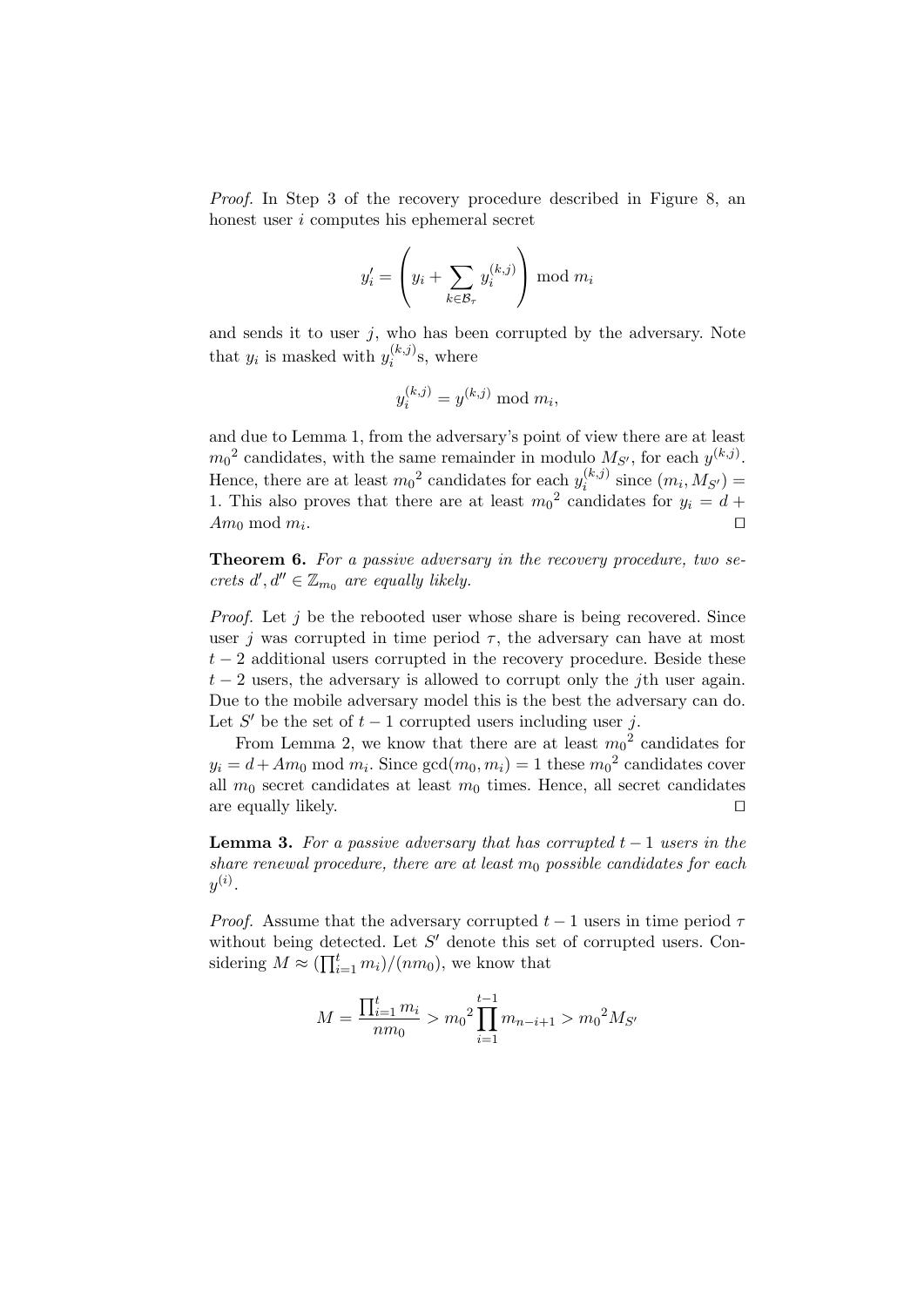due to equation (8).

For a shared value  $y^{(i)} = A_i m_0$ , the adversary will know that  $y^{(i)} \equiv$ 0 (mod  $m_0$ ). Since  $y^{(i)} < M$ , there are  $\frac{M}{m_0} > m_0 M_{S'}$  candidates for  $y^{(i)} \equiv$ 0 (mod  $m_0$ ). In addition, the adversary can compute  $y^{(i)}$  mod  $M_{S'}$  by using the  $t-1$  shares he obtained for  $y^{(i)}$ . But, there are still  $\frac{M}{m_0 M_{S'}} > m_0$ candidates for  $y^{(i)}$ . The contract of the contract of the contract  $\Box$ 

**Theorem 7.** An adversary with  $t - 1$  corrupted shares in the share renewal procedure cannot compute a new share in time period  $\tau + 1$  from an old share he has from time period  $\tau$ .

Proof. In Step 2 of the renewal procedure described in Figure 9, the jth user updates his overall share as

$$
y''_j = \left(y_j + \sum_{i \in \mathcal{B}_{\tau}} y_j^{(i)}\right) \mod m_j.
$$

From Lemma 3, there are at least  $m_0$  possible candidates for  $y^{(i)}$  and  $gcd(m_i, m_0M_{S'}) = 1$ . Hence, there are at least  $m_0$  possible candidates for each

$$
y_j^{(i)} = y^{(i)} \bmod m_j.
$$

Hence, the adversary cannot compute  $y''_j$  even if he knows the old share  $y_j$ .

By Theorems 6 and 7, the proposed PSS scheme is secure against passive adversaries in Herzberg et al.'s mobile adversary model.

Security Analysis for an Active Adversary As proved in Sections 4.3 and 5.1, in the proposed VSS and JRSS schemes, if a user tries to cheat by sending inconsistent information he will be detected easily since some verification equations will not hold.

In the share renewal and share recovery phases, we use modified versions of the JRSS scheme, where the shared values are congruent to 0 with respect to moduli  $m_0$  and  $m_j$ , respectively, and where user j has been rebooted before the execution of the update phase. To verify these restrictions, in the second step of Figure 9, a user  $j$  checks his share for  $y^{(i)}$  by using the verification procedure in equation (5) and checks

$$
E(y^{(i)}) \stackrel{?}{\equiv} 1 \pmod{p_0}.
$$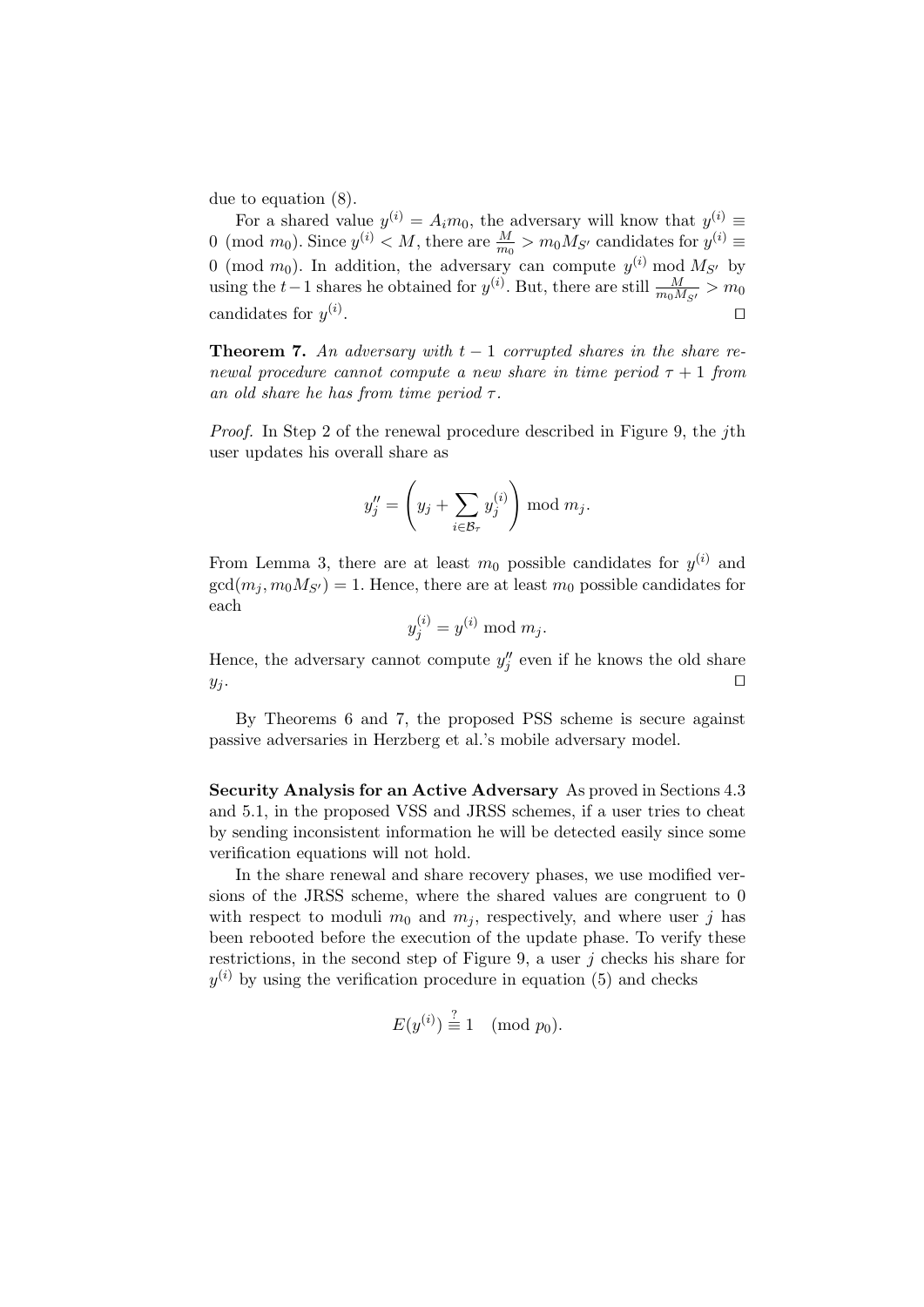In the second step of Figure 8, a user k also verifies his share for  $y^{(i,j)}$  by using the verification procedure in equation 5 and checks

$$
E(y^{(i,j)}) \stackrel{?}{\equiv} 1 \pmod{p_j}.
$$

Note that the other restrictions are also verified since they are automatically checked by the proposed VSS scheme. Therefore, an active adversary cannot send inconsistent data without being detected.

### 7 Practicality and Efficiency of the Schemes

If both p and  $2p+1$  are prime numbers then p is called a Sophie Germain prime. It is believed that the number of Sophie Germain primes is infinite and due to the conjecture of Hardy and Littlewood [13], for sufficiently large  $N$  the number of Sophie Germain primes less than  $N$  is

$$
2C \int_{2}^{N} \frac{dx}{\log x \log 2x} \approx \frac{2CN}{(\ln N)^{2}},\tag{9}
$$

where  $C \approx 0.66$  is the twin prime constant. The accuracy of the conjecture and the ratio can be seen in Table 2.

| N                                             | Actual   | Integral | Ratio    |
|-----------------------------------------------|----------|----------|----------|
| 1,000,000                                     | 7746     | 7811     | 6917     |
| 10,000,000                                    | 56032    | 56128    | 50822    |
| 100,000,000                                   | 423140   | 423295   | 389107   |
| 1,000,000,000                                 | 3308859  | 3307888  | 3074425  |
| 10,000,000,000                                | 26569515 | 26568824 | 24902848 |
| 100,000,000,000 218116524 218116102 205808662 |          |          |          |

**Table 2.** Number of Sophie Germain primes less than  $N$  [5]. Second column is the actual number of Sophie Germain primes less than N. Third and fourth columns are the integral and ratio approximations in the left and right side of (9), respectively.

For the proposed VSS, JRSS, and PSS schemes, a sequence  $m_1$  <  $m_2 < \cdots < m_n$  consisting of n Sophie Germain primes is needed. And for the security issues, this sequence must also satisfy (1) for the VSS scheme. Let us assume that  $m_0$ , the number of secret candidates, is a k-bit prime. From (1), first, each  $m_i$  must be at least a 2k-bit Sophie Germain prime. We know that such primes exist since the number of Sophie Germain primes is infinite. Second, we need to argue that we can find a Sophie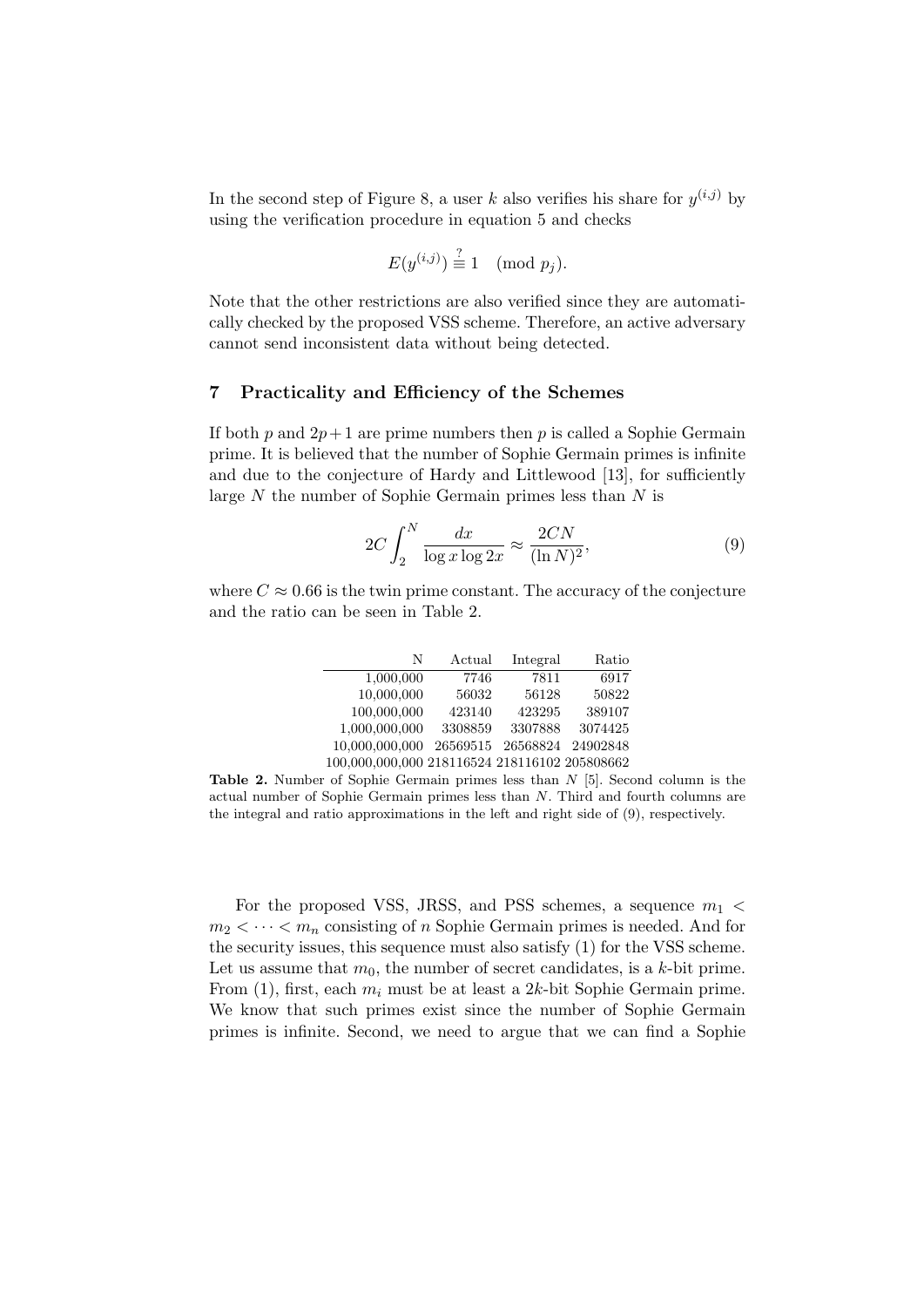Germain sequence for every t and k such that the product of t smallest number in the sequence is larger than the product of  $t-1$  largest ones and  $m_0^2$ . Note that the Hardy-Littlewood conjecture says that the density of the Sophie Germain primes less than N is proportional with  $1/(\ln N)^2$ , where the prime number theorem says that the density of primes less than N is proportional with  $1/(\ln N)$ . Hence, considering  $N \gg \ln N$ , finding an Asmuth-Bloom sequence with Sophie Germain primes satisfying (1) should not be much harder than finding such a sequence with ordinary primes.

An informal analysis of the existence of a desired sequence and the information rate of the proposed schemes can be given as follows: Let  $m_0$ be a k-bit prime. Considering  $n$  (the number of participants) is in the order of hundreds or thousands, from  $(9)$ , the number of  $2k$ -bit Sophie Germain primes is

$$
\frac{2C2^{2k+1}}{(\ln 2^{2k+1})^2} - \frac{2C2^{2k}}{(\ln 2^{2k})^2} = \frac{C2^{2k+1}}{(\ln 2)^2} \left(\frac{2}{(2k+1)^2} - \frac{1}{(2k)^2}\right) \gg n.
$$

Let  $m_1$  be a 2k-bit Sophie Germain prime and  $\ell = \ln m_1$ . Let  $m_i$  be the  $i-1$ st Sophie Germain prime after  $m_1$ . Due to (9), we can assume that  $m_i \approx m_1 + (i - 1)\ell^2$ . Note that the ratio  $m_i/m_j$  for  $i < j$  is bounded above by  $\left(1+\frac{n\ell^2}{m_1}\right)$ . Hence, the inequality

$$
m_1 > \frac{m_0^2 \prod_{i=1}^{t-1} m_{n-i+1}}{\prod_{i=1}^{t-1} m_{i+1}}
$$

is satisfied when

$$
m_1 > m_0^2 \left(1 + \frac{n\ell^2}{m_1}\right)^{t-1}
$$

Since  $m_1 \gg n\ell^2$  and  $m_1 \gg t$ , we can choose  $m_1 \approx m_0^2$ , and the information rate of the VSS scheme becomes  $|m_0|/|m_n| \approx |m_0|/|m_0^2 + 4n(\ln m_0)^2| \approx$ 1/2. A similar analysis can be devised for the JRSS and PSS schemes. For the JRSS scheme, (1) is replaced with (6). So,

.

$$
m_1 > n m_0^2 \left(1 + \frac{n\ell^2}{m_1}\right)^{t-1}.
$$

And for the PSS scheme, (1) is replaced with (8), hence,

$$
m_1 > n m_0^3 \left(1 + \frac{n\ell^2}{m_1}\right)^{t-1}.
$$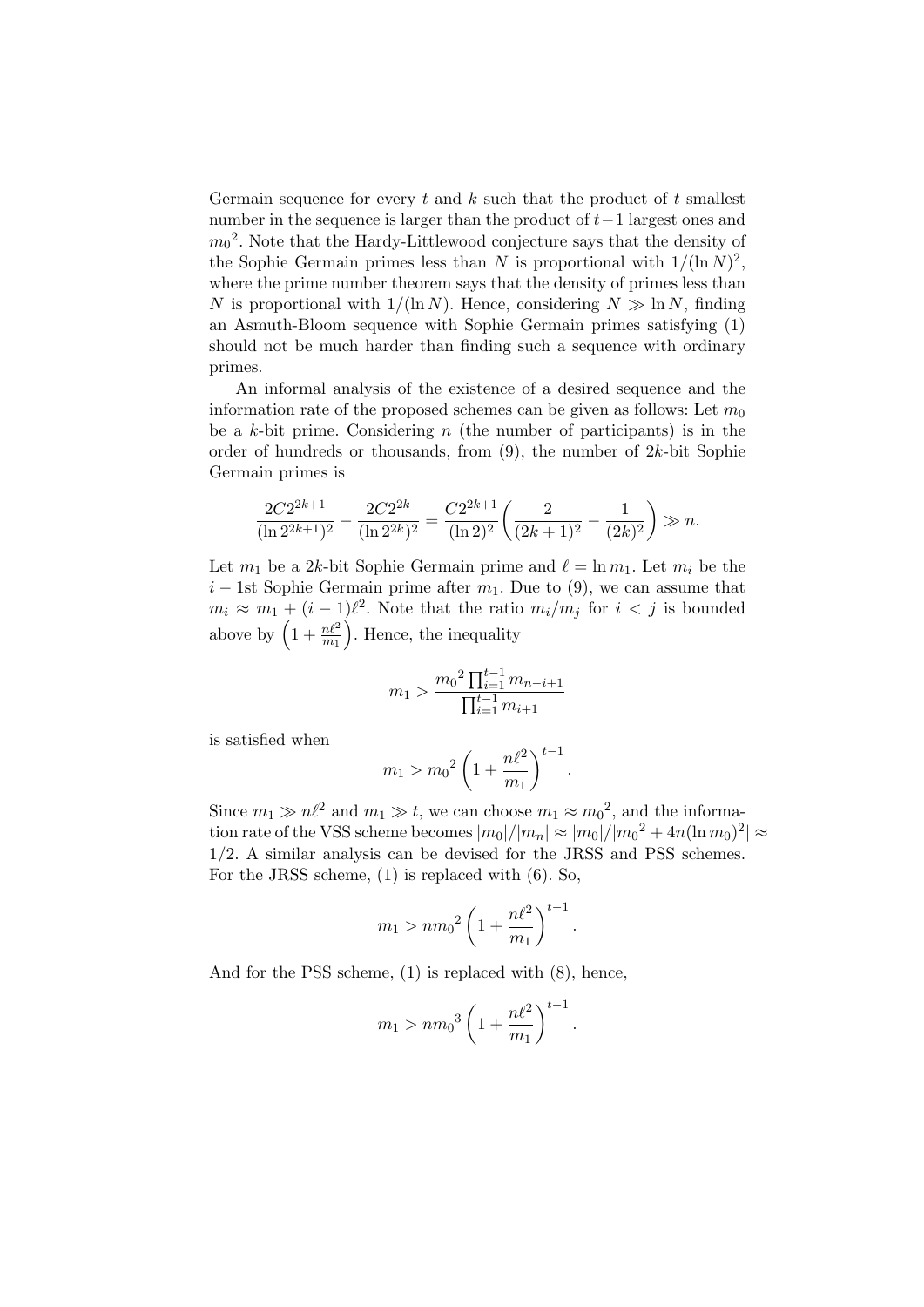So the information rate for the JRSS and PSS schemes are,

$$
\frac{|m_0|}{|nm_0^2 + 4n(\ln m_0)^2|} \approx \frac{1}{2}
$$
 and 
$$
\frac{|m_0|}{|nm_0^3 + 4n(\ln m_0)^2|} \approx \frac{1}{3},
$$

respectively.

Although the proposed schemes are not ideal, they are practical since, the information rates for the VSS, JRSS, and PSS schemes are approximately  $1/2$ ,  $1/2$  and  $1/3$ , respectively. Note that the denominators of these rates are actually the exponents of  $m_0$  in (1), (6), and (8). In [1], the perfectness definition used by Asmuth and Bloom guarantees that an adversary with  $t - 1$  shares cannot eliminate any secret candidate, i.e., the cardinality of the secret candidate set is not reduced. Note that the perfectness definition used in Theorem 1 and Section 2 is stronger than the one used by Asmuth and Bloom. As Theorem 1 shows, with (1) not only no secret candidate can be eliminated but also the probabilities of each candidate being the secret are almost equal. Instead of (1), Asmuth and Bloom used the following equation:

$$
\prod_{i=1}^{t} m_i > m_0 \prod_{i=1}^{t-1} m_{n-i+1}.
$$
 (10)

If (10) is used the VSS and JRSS schemes (the right hand side of (10) is multiplied by  $n$  for the JRSS scheme) will still be perfect in the sense that no secret candidate is eliminated in case of an adversary obtains  $t-1$  shares. On the other hand, the information rates of these schemes will be approximately 1 and the schemes would be almost ideal. For the PSS scheme, if we use  $m_0^2$  instead of  $m_0^3$  in the left of (8), i.e.,

$$
\prod_{i=1}^{t} m_i > n m_0^2 \prod_{i=1}^{t-1} m_{n-i+1},
$$

although Theorems 5 and 8 can be rewritten with the weaker perfectness definition, in Lemma 9, we cannot guarantee that there are  $m_0$  possible candidates for each  $y^{(i)}$  since the adversary also knows that  $y^{(i)} \equiv 0$ mod m. Hence, we cannot use the same trick to obtain a smaller information rate for the PSS scheme.

### 8 Conclusion

In this paper, we proposed a practical CRT-based verifiable secret sharing scheme. We showed that previous solutions for this problem did not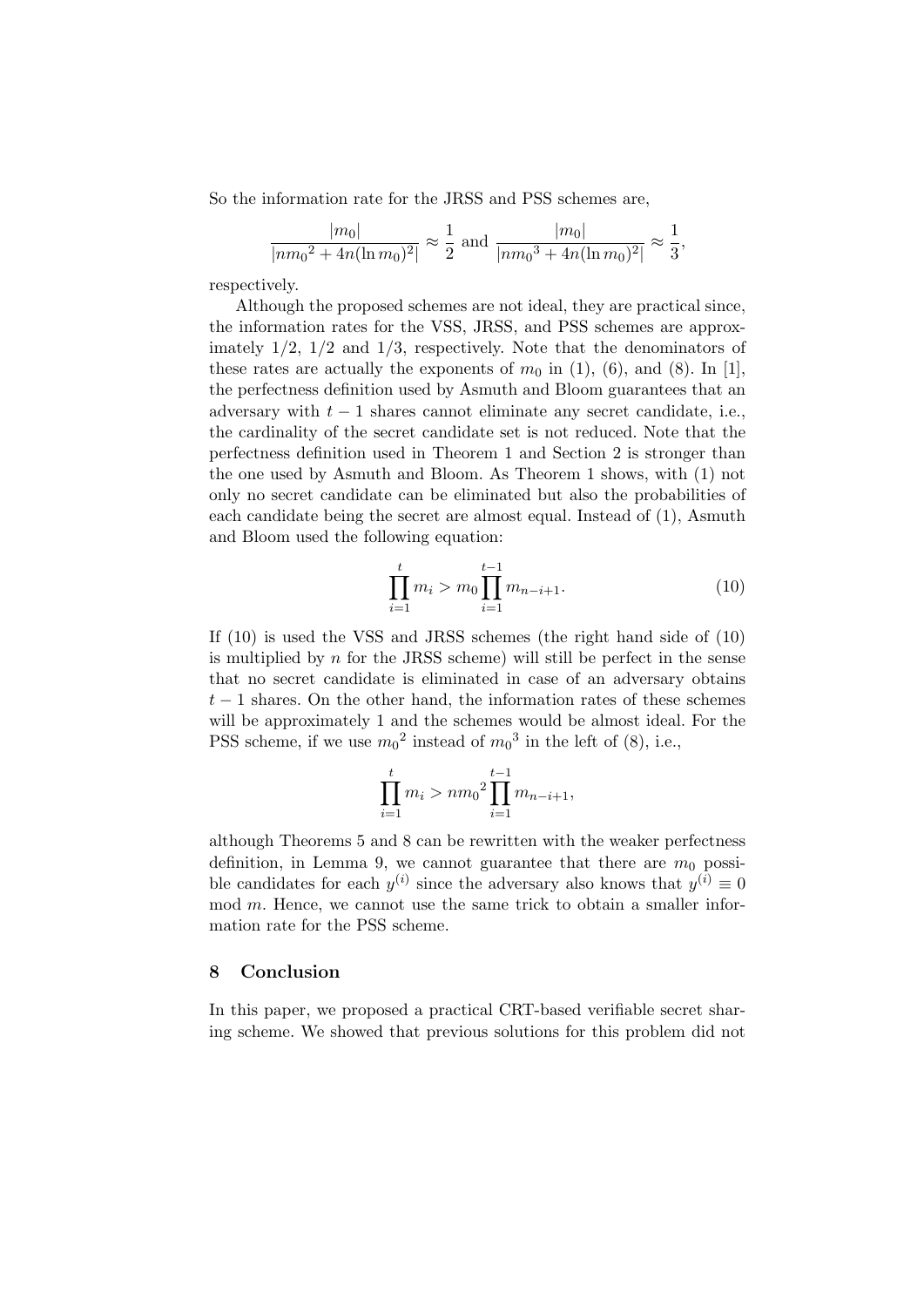guarantee the consistency of the shares. We also put forth a secure JRSS scheme based on Asmuth-Bloom secret sharing as a naive application of the VSS scheme. Additionally, by extending the ideas used in the VSS and JRSS schemes, we proposed a PSS scheme where the shares of the users are periodically renewed without changing the long-term secret. To the best of our knowledge, the proposed schemes are the first CRT-based secure VSS, JRSS, and PSS schemes in the literature.

### References

- 1. C. Asmuth and J. Bloom. A modular approach to key safeguarding. IEEE Trans. Information Theory, 29(2):208–210, 1983.
- 2. G. Blakley. Safeguarding cryptographic keys. In Proc. of AFIPS National Computer Conference, 1979.
- 3. D. Boneh and M. Franklin. Efficient generation of shared RSA keys. Journal of the ACM, 48(4):702–722, 2001.
- 4. F. Boudot. Efficient proofs that a committed number lies in an interval. In Proc. of EUROCRYPT'2000, volume 1807, pages 431–444. Springer-Berlin, 2000.
- 5. C. K. Caldwell. An amazing prime heuristic, November, 2000. http://www.utm.edu/˜ caldwell/preprints/Heuristics.pdf.
- 6. Z. Cao and L. Liu. Boudot's range-bounded commitment scheme revisited. In Proc. of the ICICS'07, volume 4861 of LNCS, pages 230-238, 2007.
- 7. P. D'Arco and D. Stinson. On unconditionally secure robust distributed key distribution centers. In Proc. of ASIACRYPT'02, volume 2501, pages 346–363. Springer-Verlag, 2002.
- 8. P. D'Arco and D. Stinson. On unconditionally secure proactive secret sharing scheme and distributed key distribution centers, May 2002.
- 9. P. Feldman. A practical scheme for non-interactive verifiable secret sharing. In Proc. of FOCS'87, pages 427–437. IEEE, 1987.
- 10. Y. Frankel, P. D. MacKenzie, and M. Yung. Robust efficient distributed RSA-Key generation. In Proc. of STOC'98, pages 663–672. ACM Press, New York, 1998.
- 11. E. Fujisaki and T. Okamoto. Statistical zero knowledge protocols to prove modular polynomial relations. In Proc. of CRYPTO'97, volume 1294 of LNCS, pages 16–30, London, UK, 1997. Springer-Verlag.
- 12. R. Gennaro, S.Jarecki, H. Krawczyk, and T. Rabin. Robust threshold DSS signatures. Information and Computation, 164(1):54–84, 2001.
- 13. G. H. Hardy and J. E. Littlewood. 'Some problems of partition numerorum'; III: On the expression of a number as a sum of primes. Acta Mathematica, 44:1–70, 1922.
- 14. A. Herzberg, M. Jakobsson, S. Jarecki, H. Krawczyk, and M. Yung. Proactive public key and signature systems. In ACM'97 - Computer and Communication Security, pages 100–110. ACM, 1997.
- 15. A. Herzberg, S. Jarecki, H. Krawczyk, and M. Yung. Proactive secret sharing or: How to cope with perpetual leakage. In Proc. of CRYPTO'95, volume 963 of LNCS, pages 339–352, London, UK, 1995. Springer-Verlag.
- 16. S. Iftene. Secret sharing schemes with applications in security protocols. Technical Report TR 07-01, http://thor.info.uaic.ro/~tr/tr07-01.pdf, University Alexandru Ioan Cuza of Iasi, Faculty of Computer Science, January, 2007.